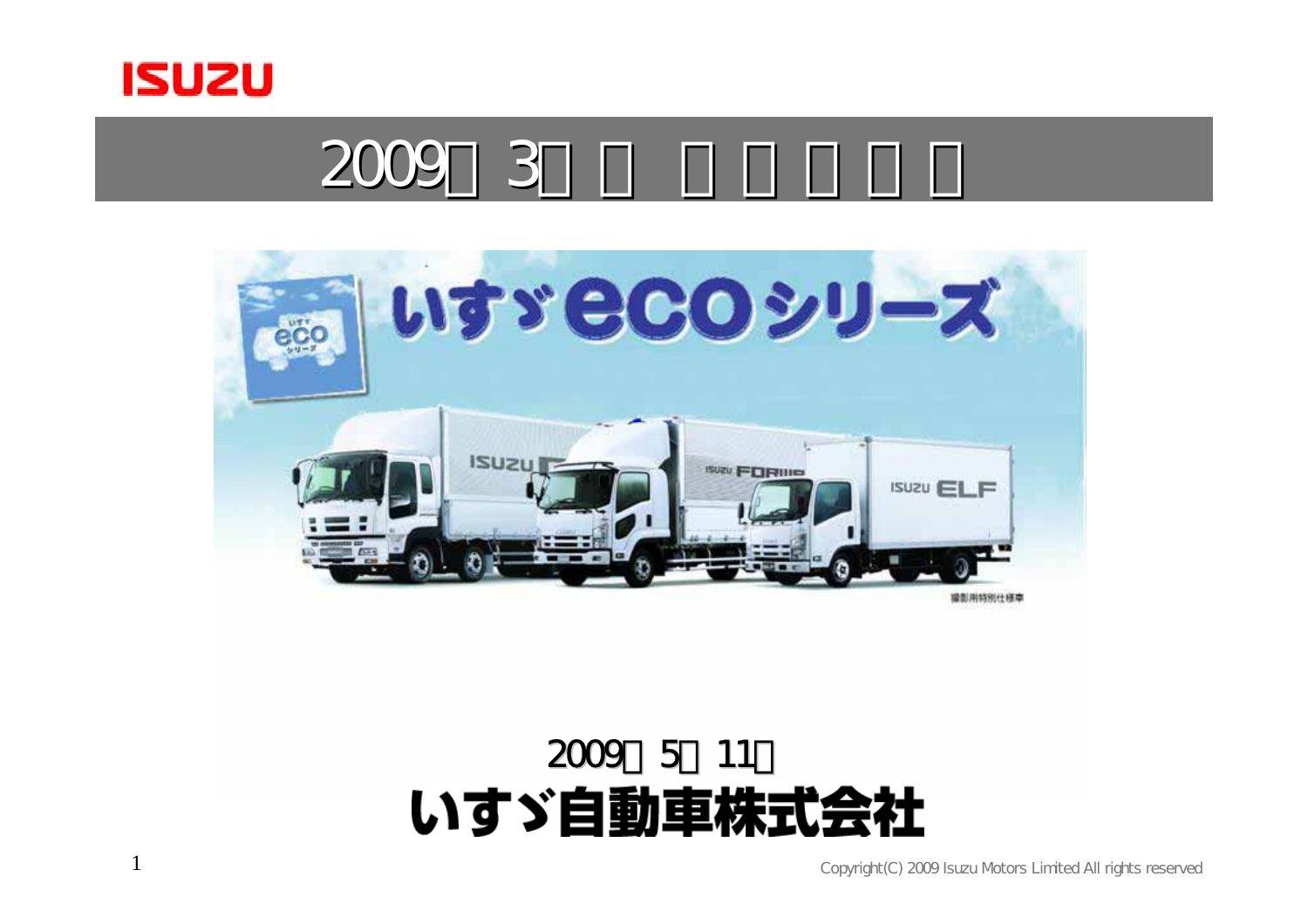

### 2009年3月期

 $1.$ 2. 2009 3 3. 2010 3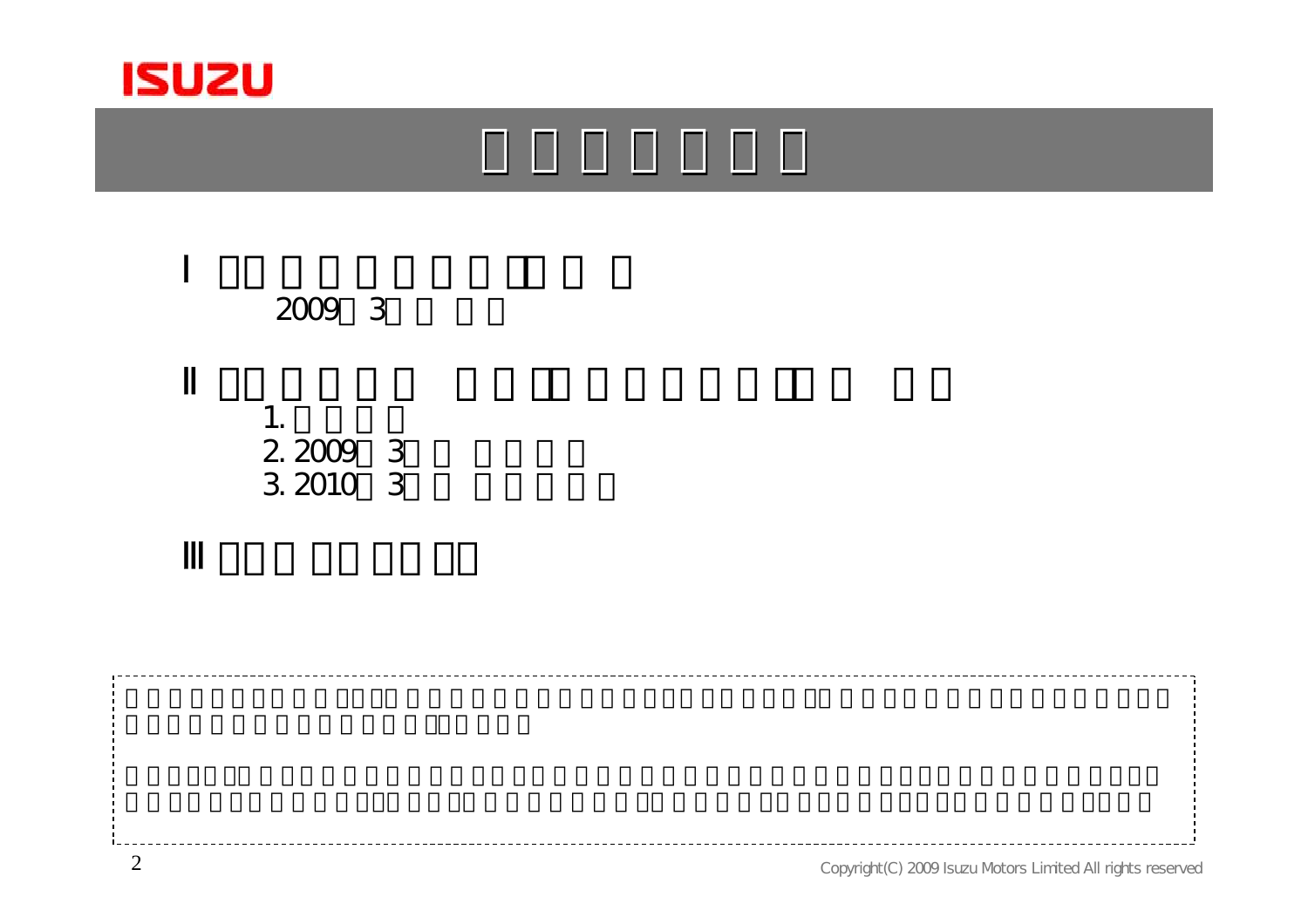

### President and Representative Director

## Susumu Hosoi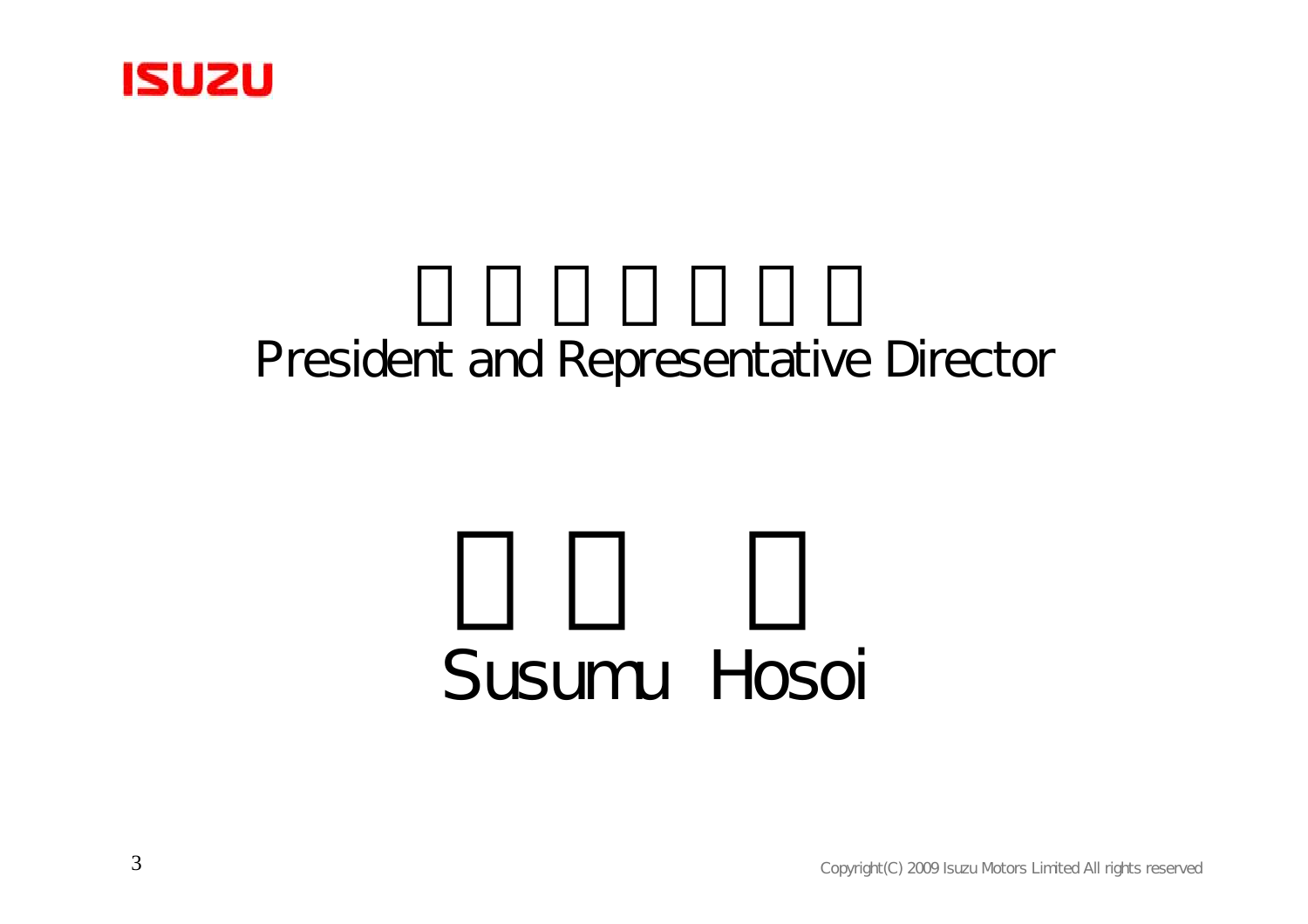

| 09/3    | 08/3<br>$1 - 3$ |        | $'$ 08/3 |
|---------|-----------------|--------|----------|
| 14, 247 | 17, 916         | 3, 669 | 19, 248  |
| 217     | 1,020           | 803    | 1,096    |
| 152     | 1, 140          | 988    | 1, 223   |
| 269     | 718             | 987    | 760      |

| $\sqrt{09}$ 3 | 101 / \$   |  |
|---------------|------------|--|
| $\sqrt{08}$ 3 | $115 \t/5$ |  |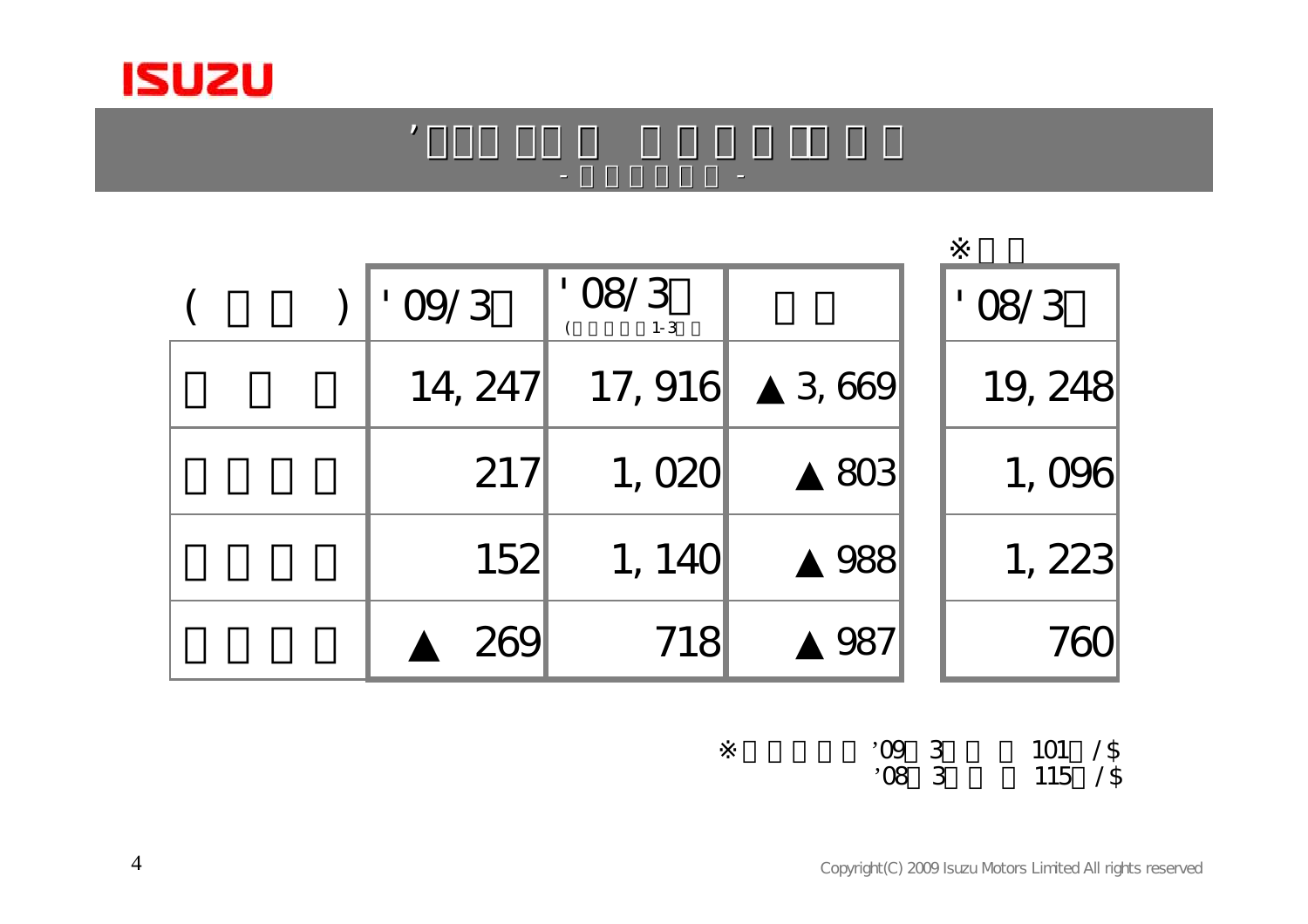

|  | 10/3   | $'$ 09/3 |        |
|--|--------|----------|--------|
|  | 10,800 | 14, 247  | 3, 447 |
|  | 180    | 217      | 397    |
|  | 260    | 152      | 412    |
|  | 20C    | 269      |        |

| 10 3         |          | 95/\$ |
|--------------|----------|-------|
| $O9 \quad 3$ | 101 / \$ |       |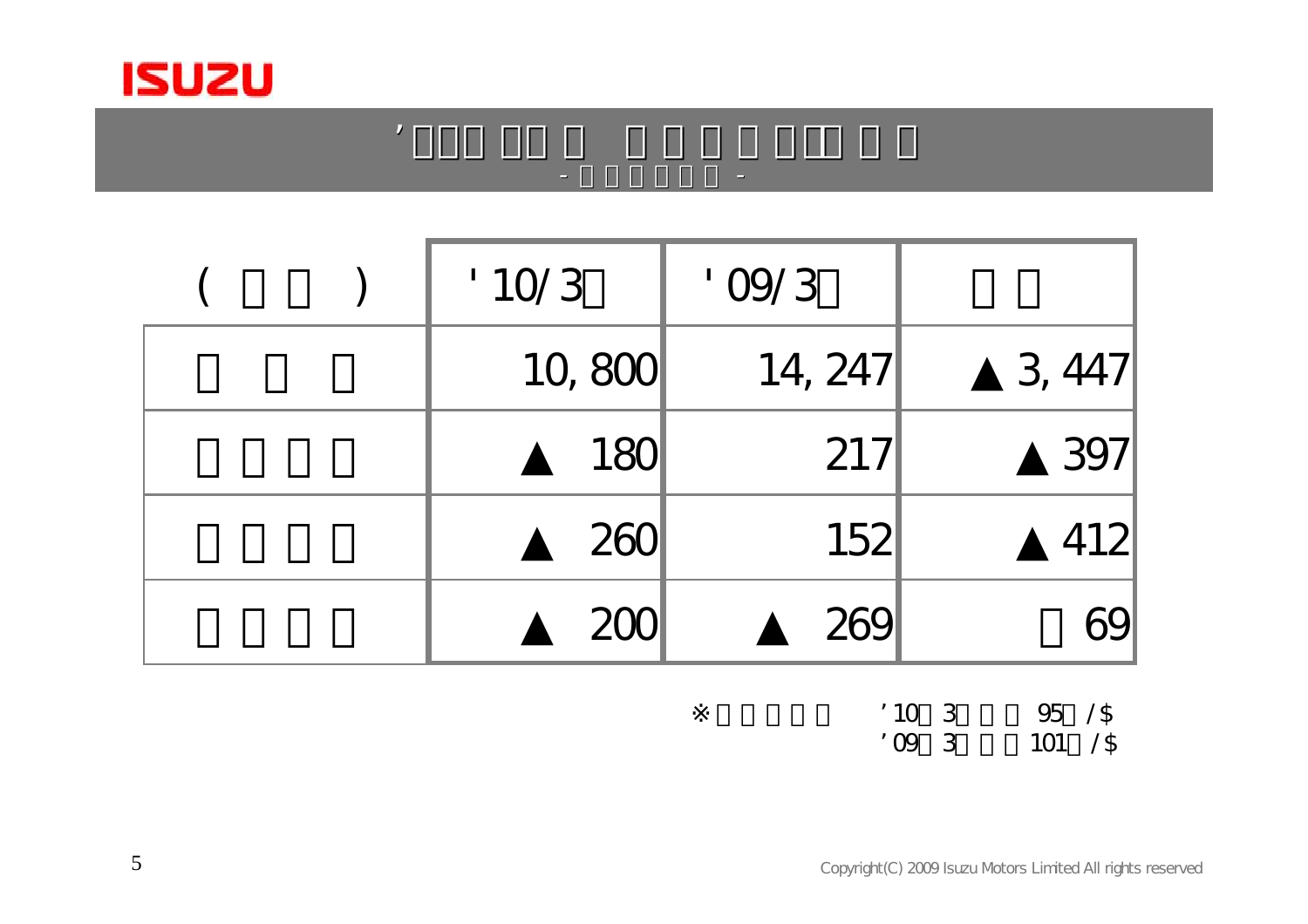

## Director, Corporate Planning and Financial

# Yasuaki Shimizu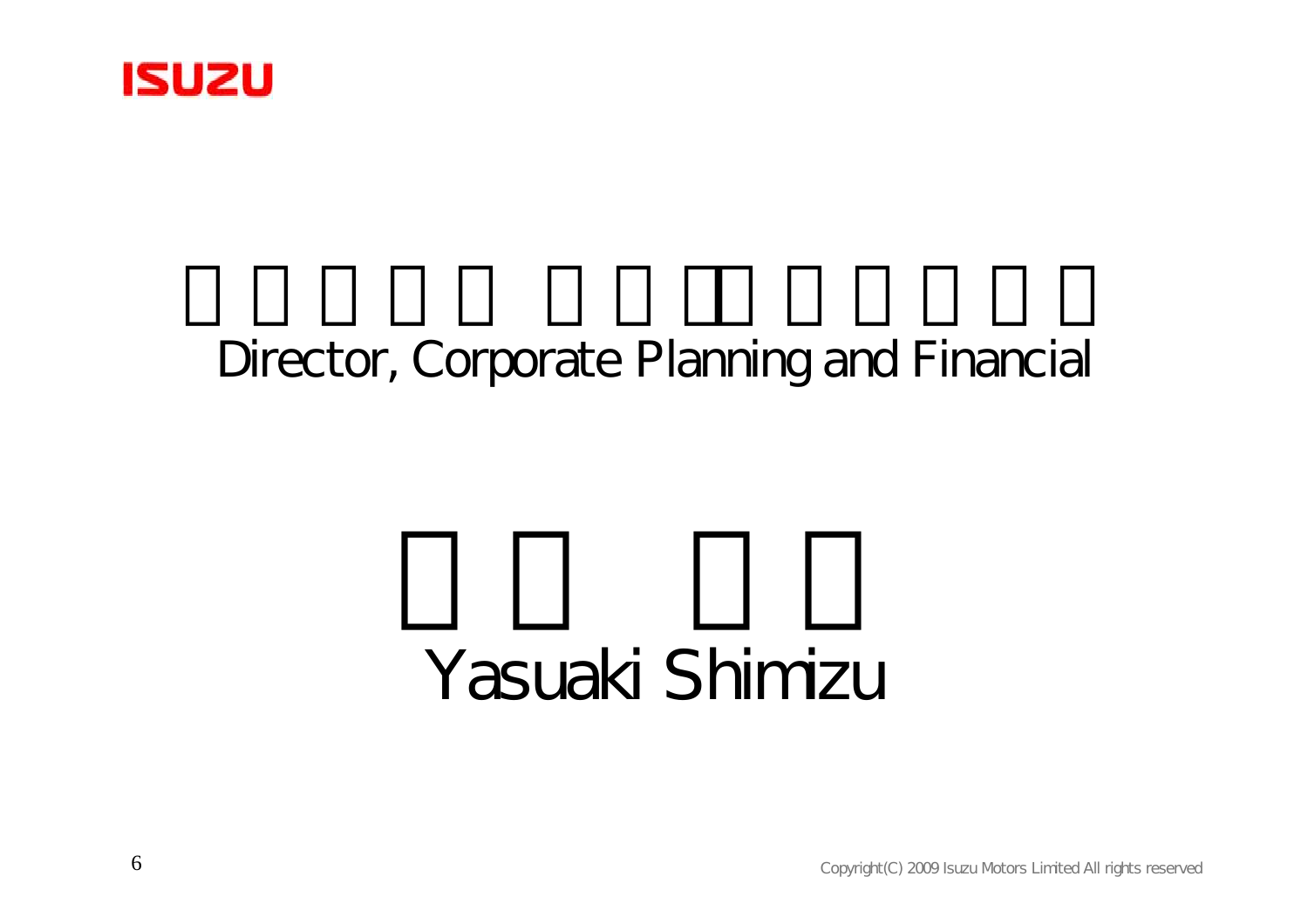

## $1 - 1.$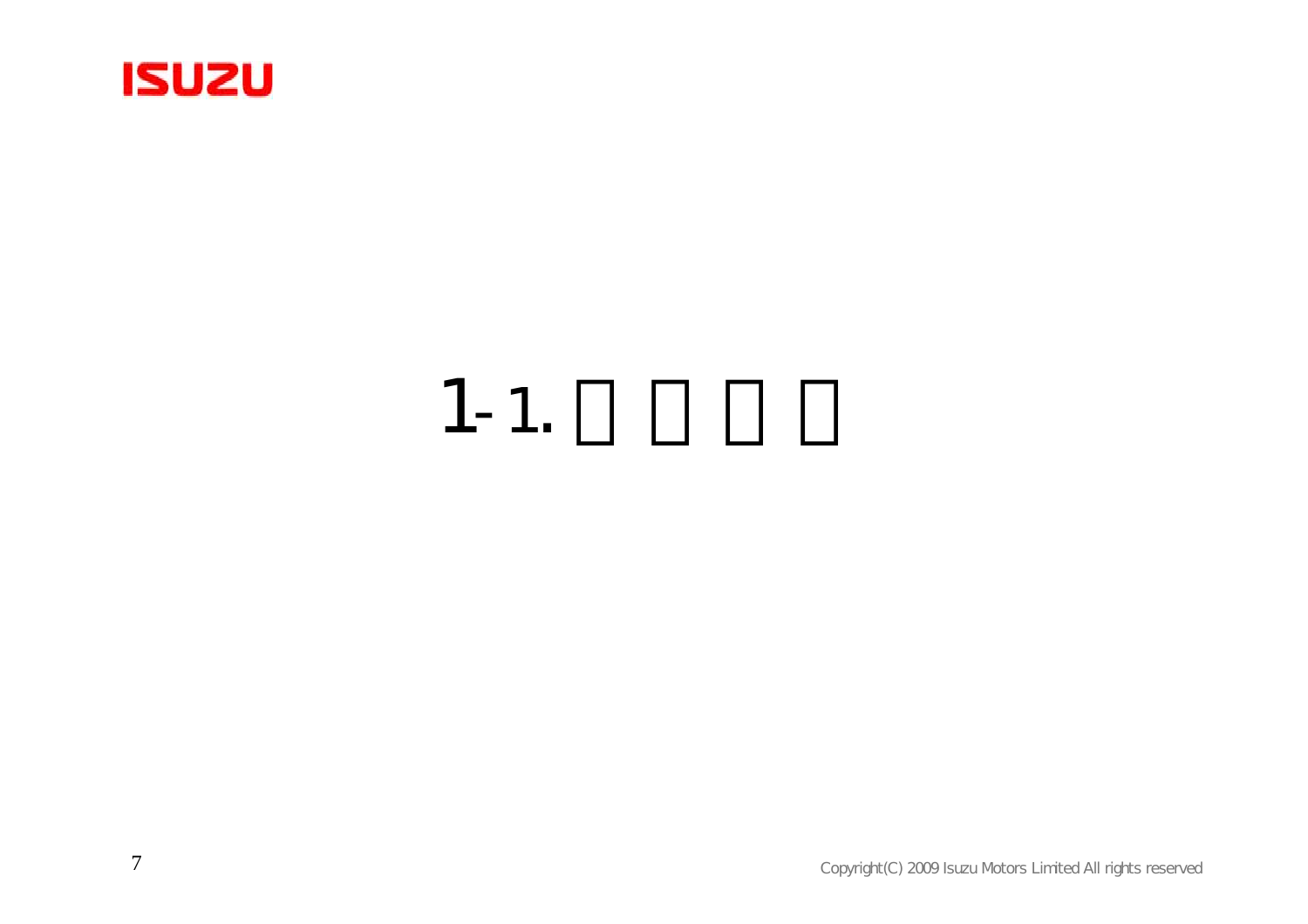#### **ISUZU**



/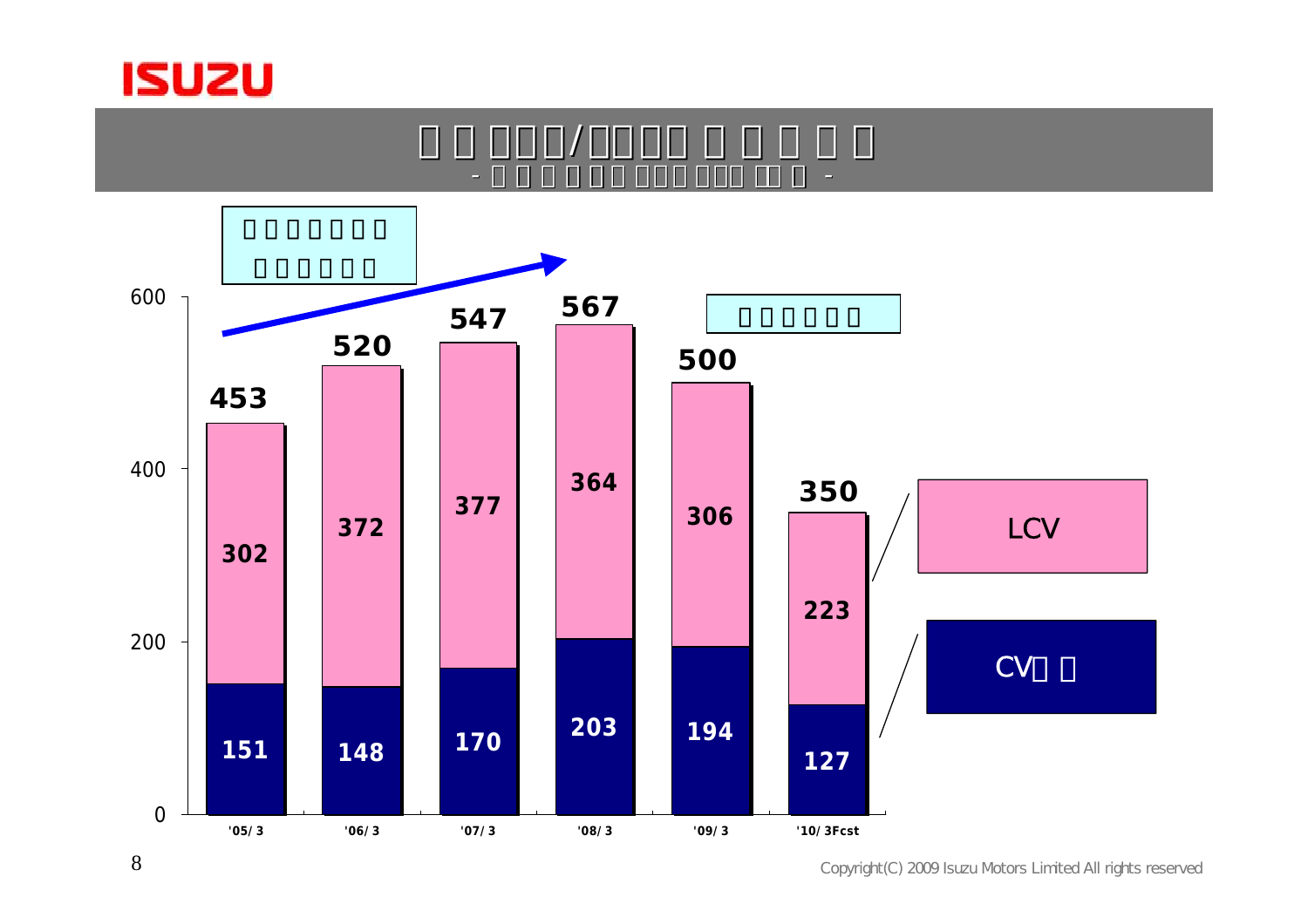

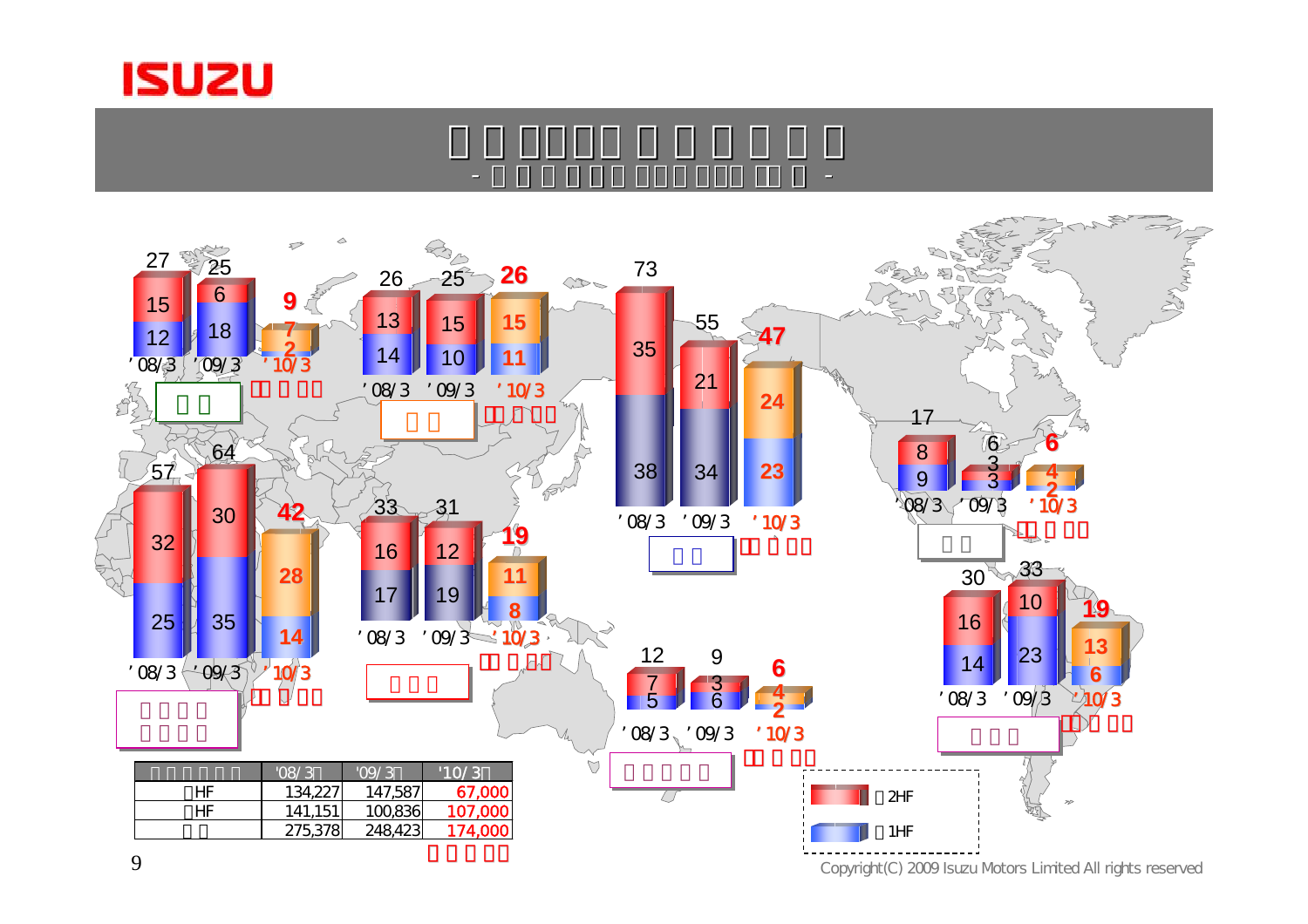#### **ISUZU**



-

-

Copyright(C) 2009 Isuzu Motors Limited All rights reserved

10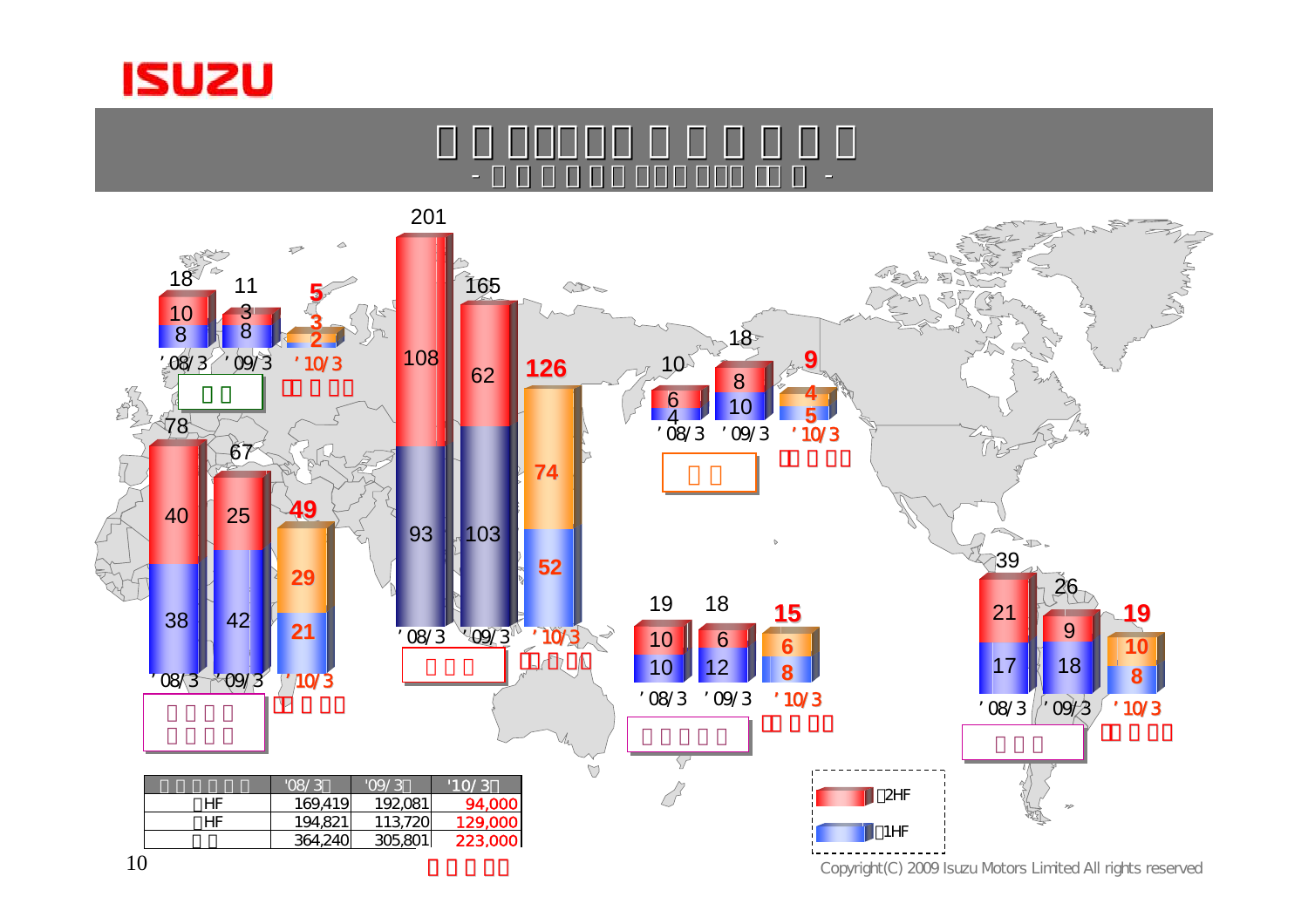

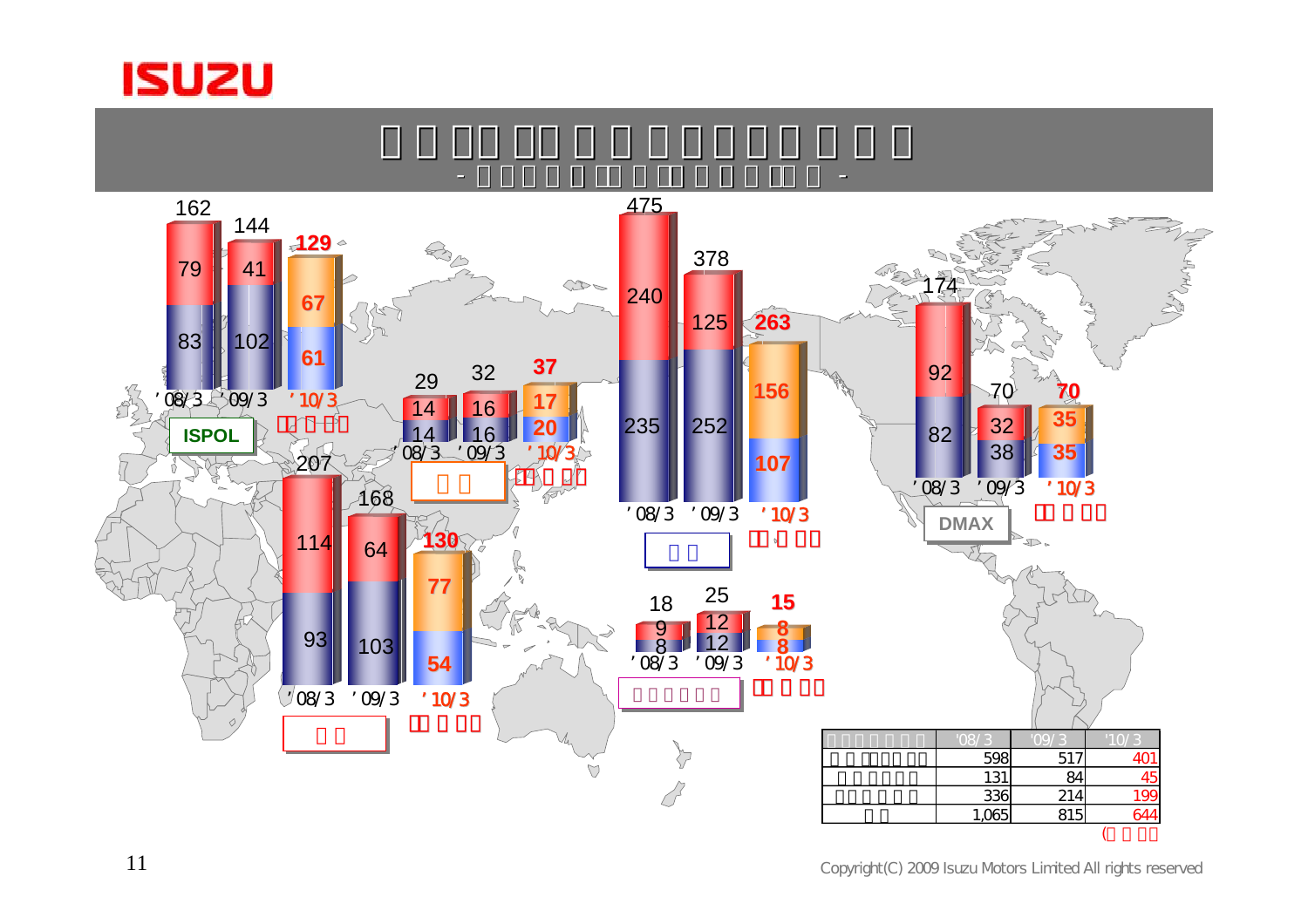

## $1 - 2.$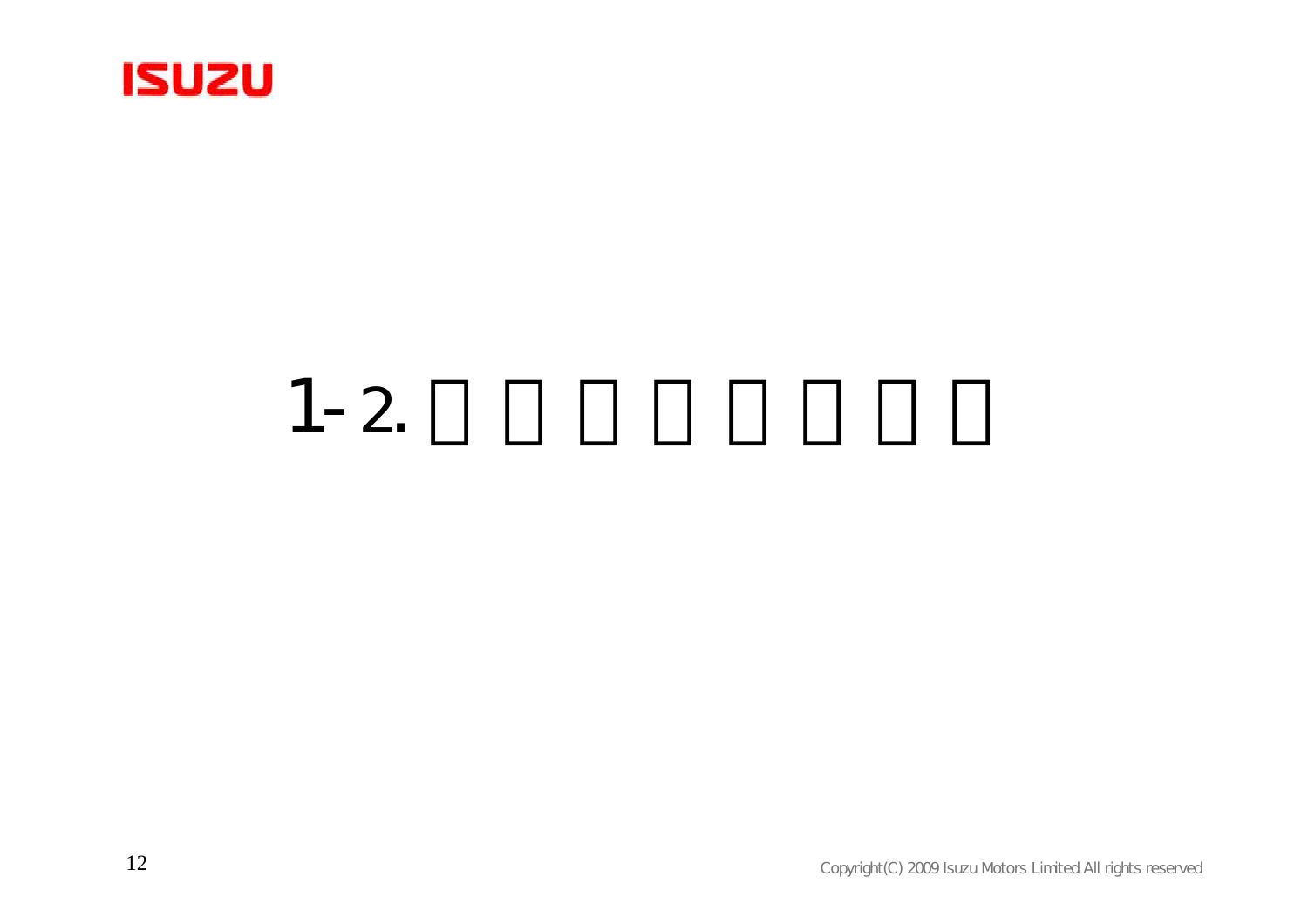





-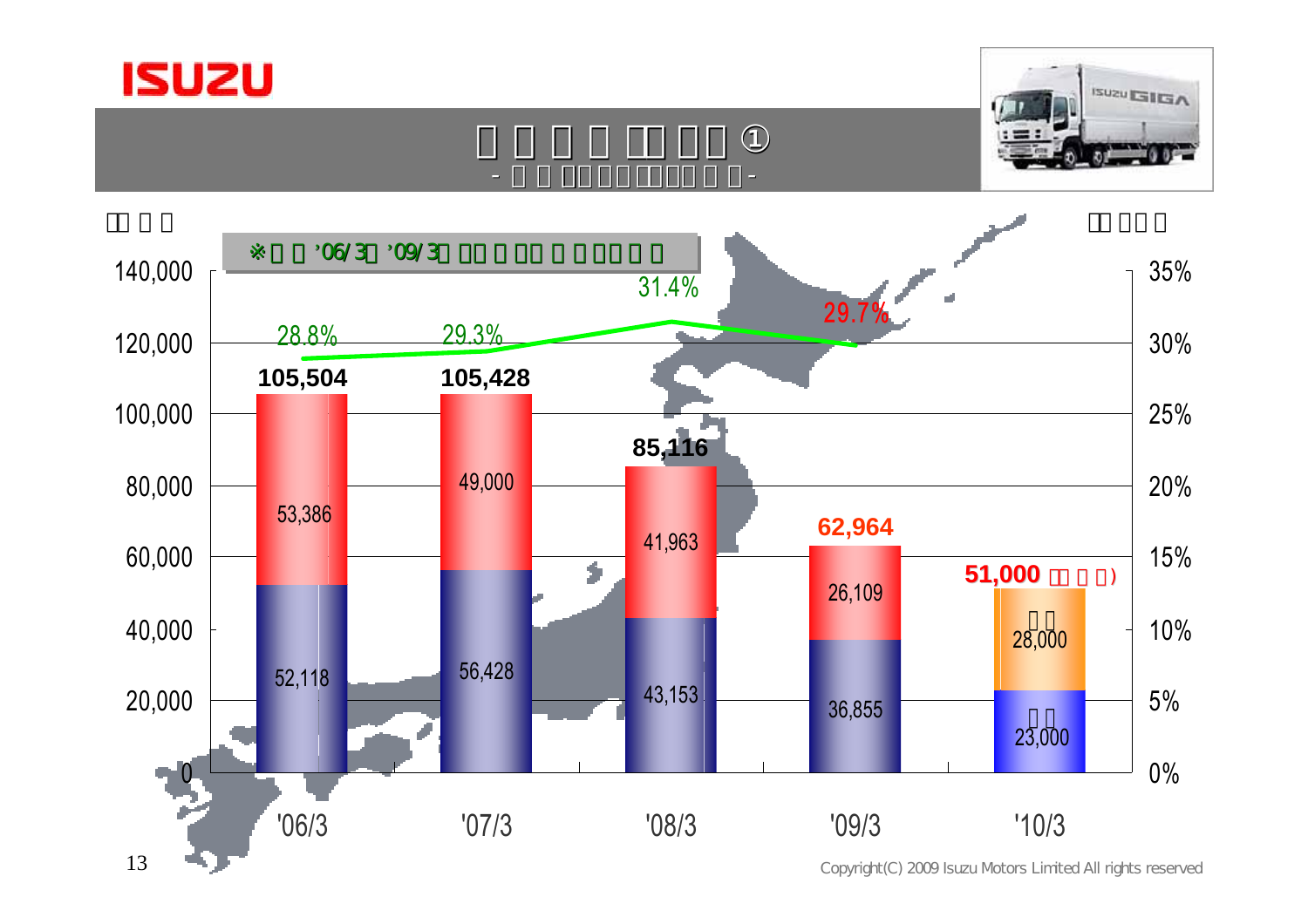





-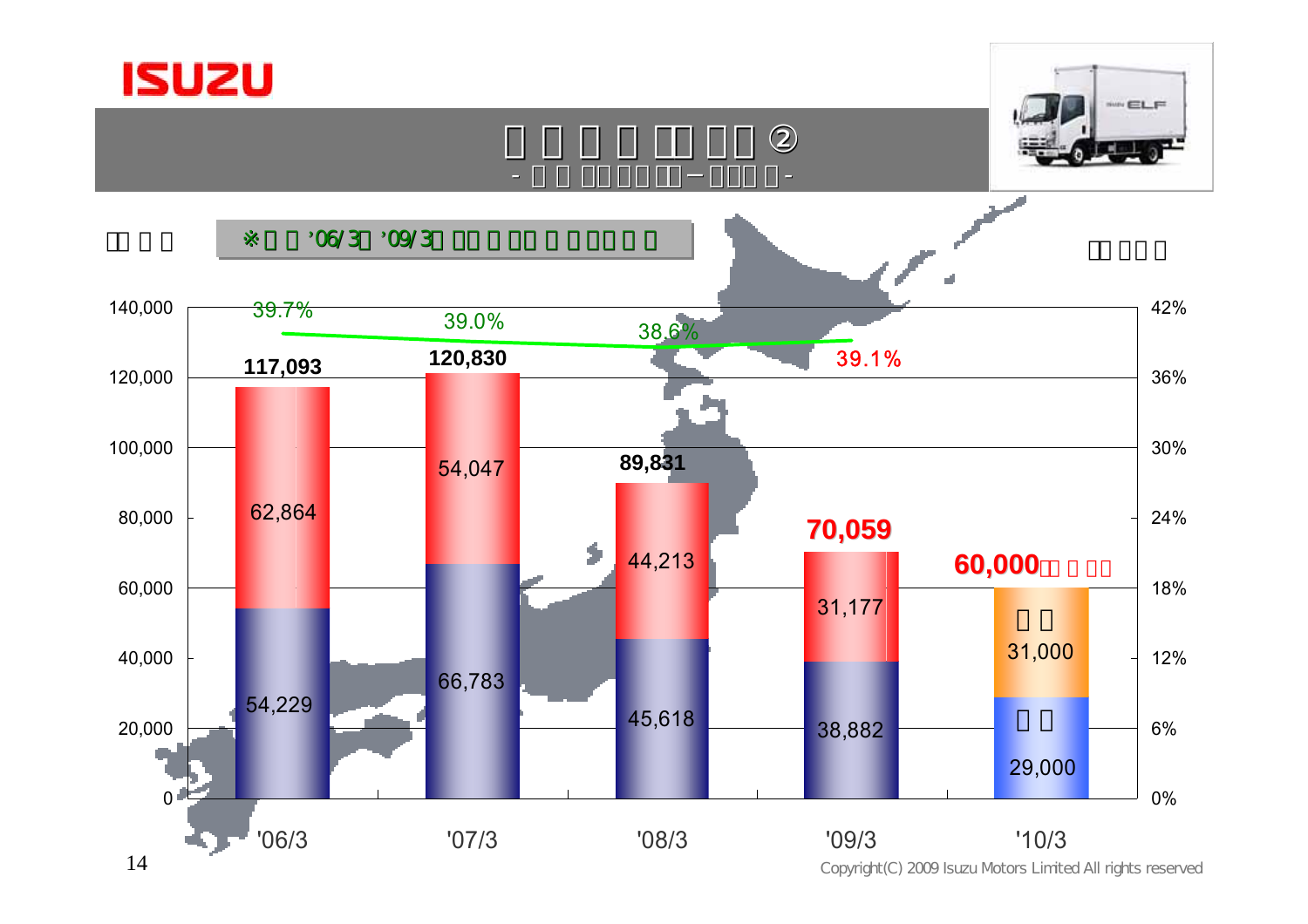



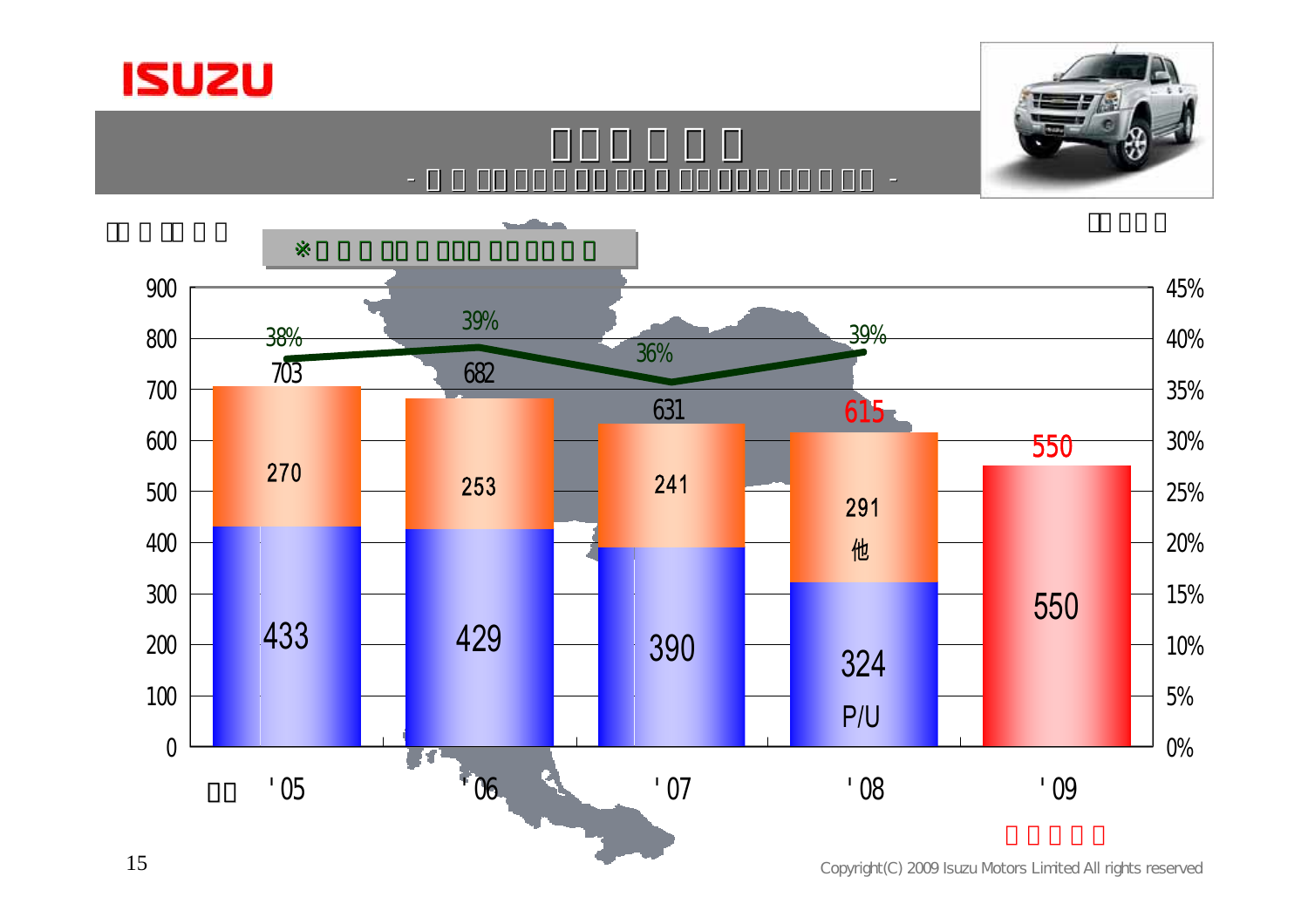

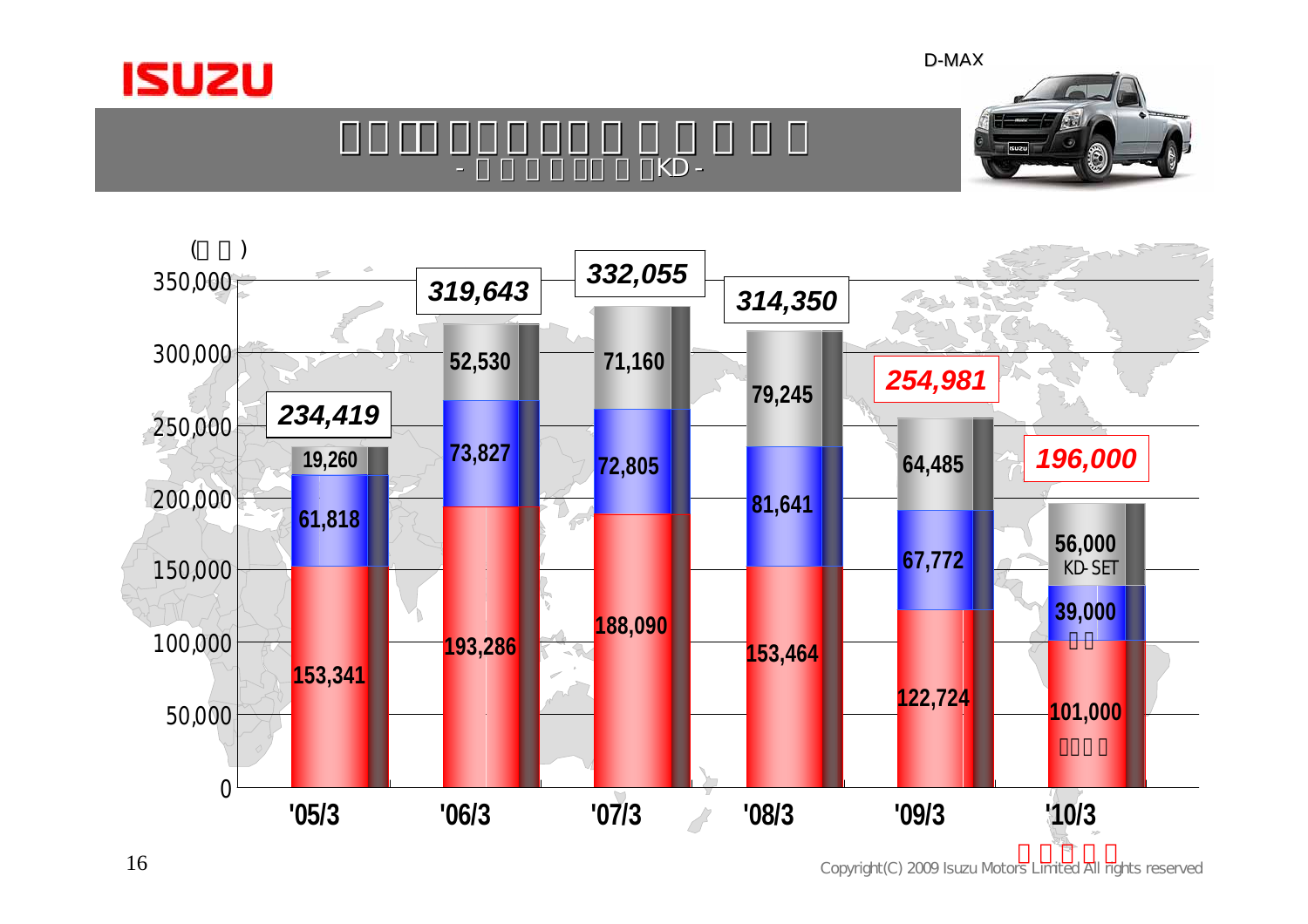

# 2. 2009 3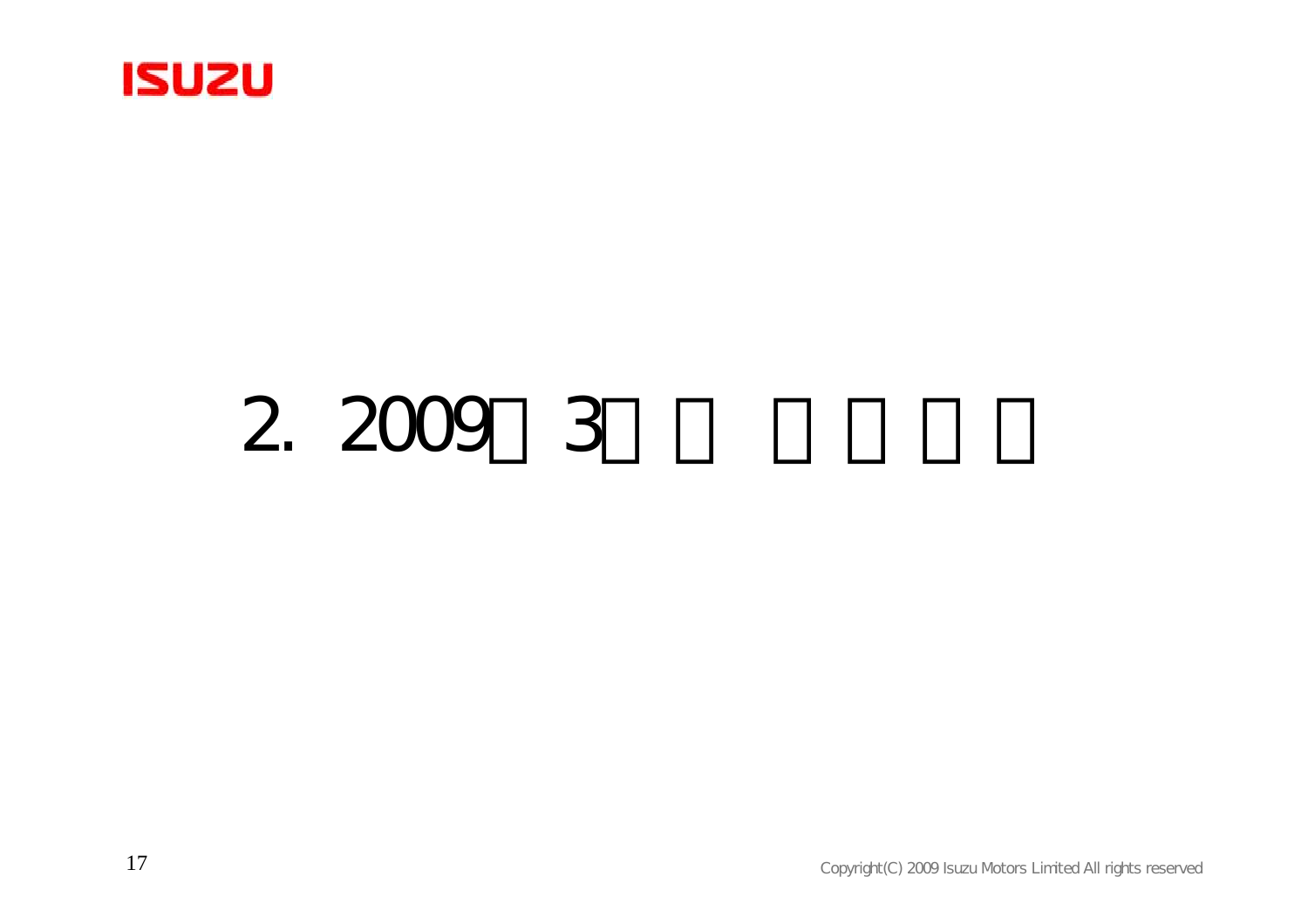

| 09/3    | 08/3<br>$1 - 3$ |        | 08/3    |
|---------|-----------------|--------|---------|
| 14, 247 | 17, 916         | 3, 669 | 19, 248 |
| 217     | 1,020           | 803    | 1,096   |
| 152     | 1, 140          | 988    | 1, 223  |
| 269     | 718             | 987    | 760     |

| 09 3        | 101 / \$     |  |
|-------------|--------------|--|
| <b>QB</b> 3 | $115 \t/$ \$ |  |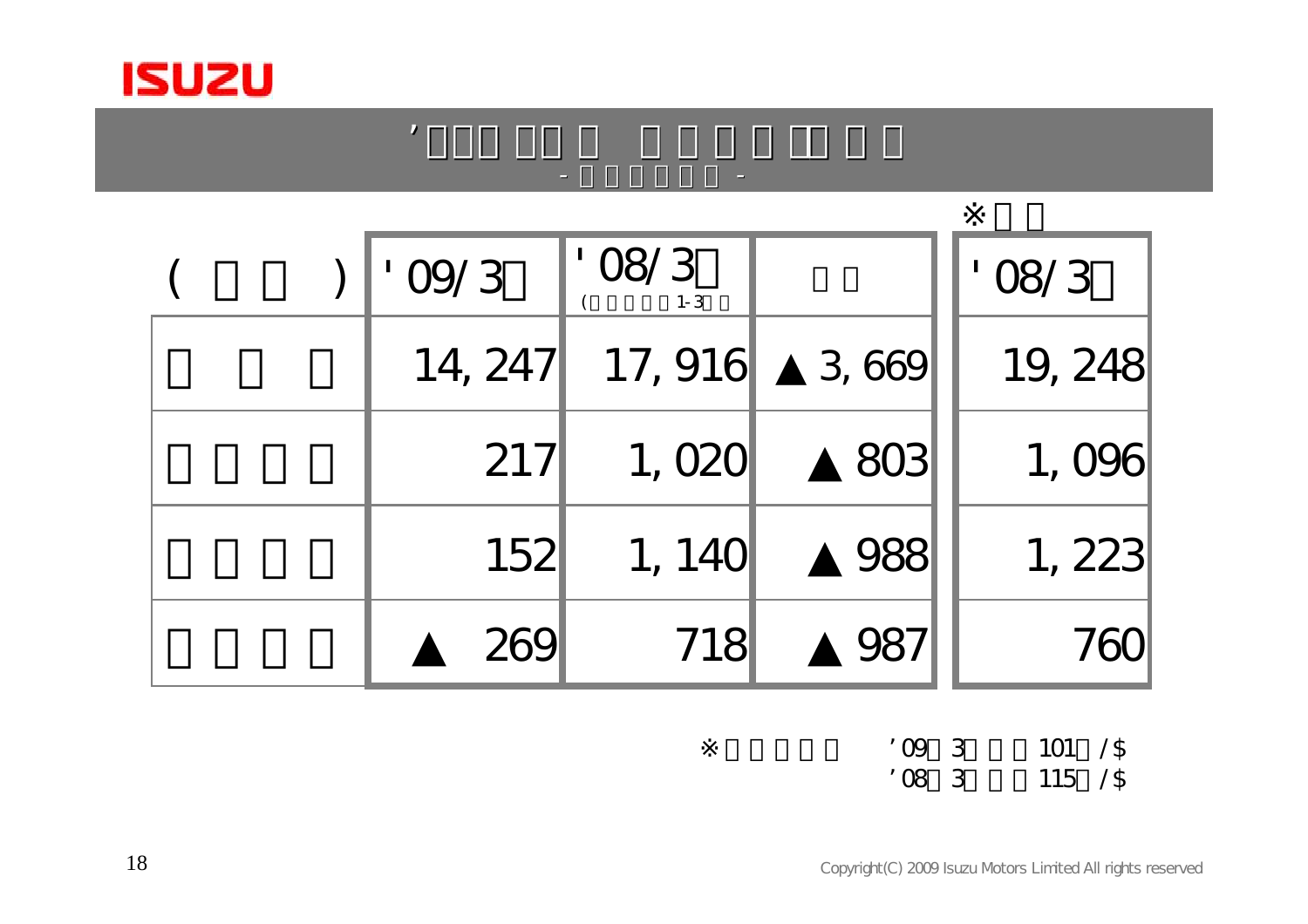

|  | $'$ 09/3 | 08/3<br>$1 - 3$ |       | $'$ 08/3 |
|--|----------|-----------------|-------|----------|
|  | 14, 247  | 17, 916         | 3,669 | 19, 248  |
|  | 217      | 1,020           | 303   | 1.096    |
|  | 152      | 140             | 88    | 223      |
|  |          | 7181            |       | 760      |

|  | $'$ 09/3 | 08/3<br>$1 - 3$ |                       |
|--|----------|-----------------|-----------------------|
|  | 8, 574   | 10, 273         |                       |
|  | 3, 951   | 4,691           | 699<br>740            |
|  | 830      | 1, 317          | 487                   |
|  | 3, 757   | 5, 542          | $\frac{1,785}{323}$   |
|  | 3, 134   | 3, 457          |                       |
|  | 5,999    | 7, 364          | $\frac{1,365}{3,669}$ |
|  | 14, 247  | 17, 916         |                       |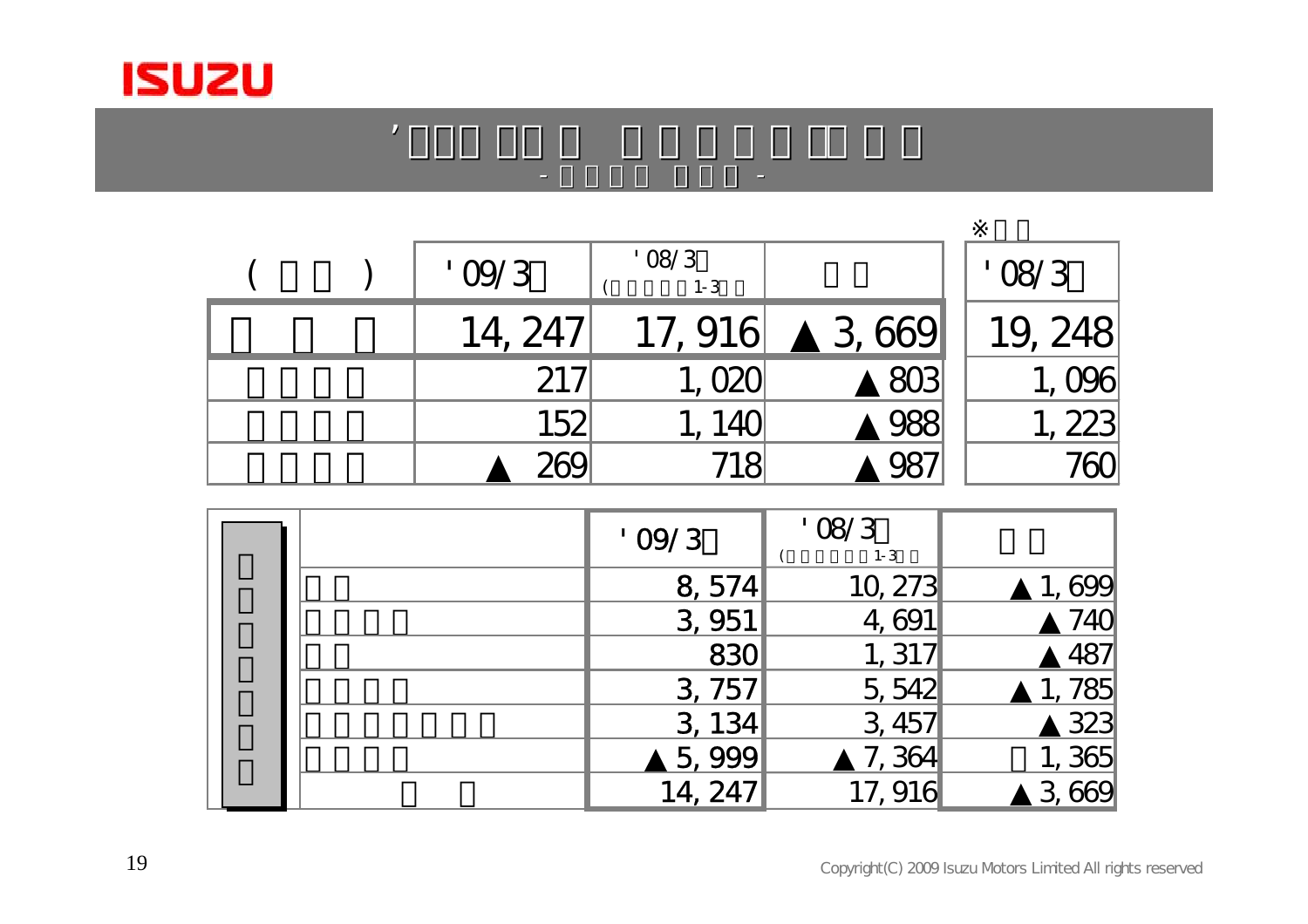

|  | $'$ 09/3        | 08/3<br>$1 - 3$ |       | 08/3    |
|--|-----------------|-----------------|-------|---------|
|  | 14, 247         | 17, 916         | 3,669 | 19, 248 |
|  | 21 <sub>1</sub> | <b>O2C</b>      |       |         |
|  | 152             | 1, 140          | 386   | 223     |
|  |                 | 11 R            |       | 760     |

|  | $'$ 09/3       | $'$ 08/3<br>$1 - 3$ |     |
|--|----------------|---------------------|-----|
|  | 140            |                     | ລາ  |
|  | 29             | $\mathcal{R}$       |     |
|  | 30             |                     |     |
|  | <u> 192</u>    |                     | ∩   |
|  | 54             | '5C                 | 96  |
|  | 52             | 23                  | 29  |
|  | $21^{\degree}$ |                     | 803 |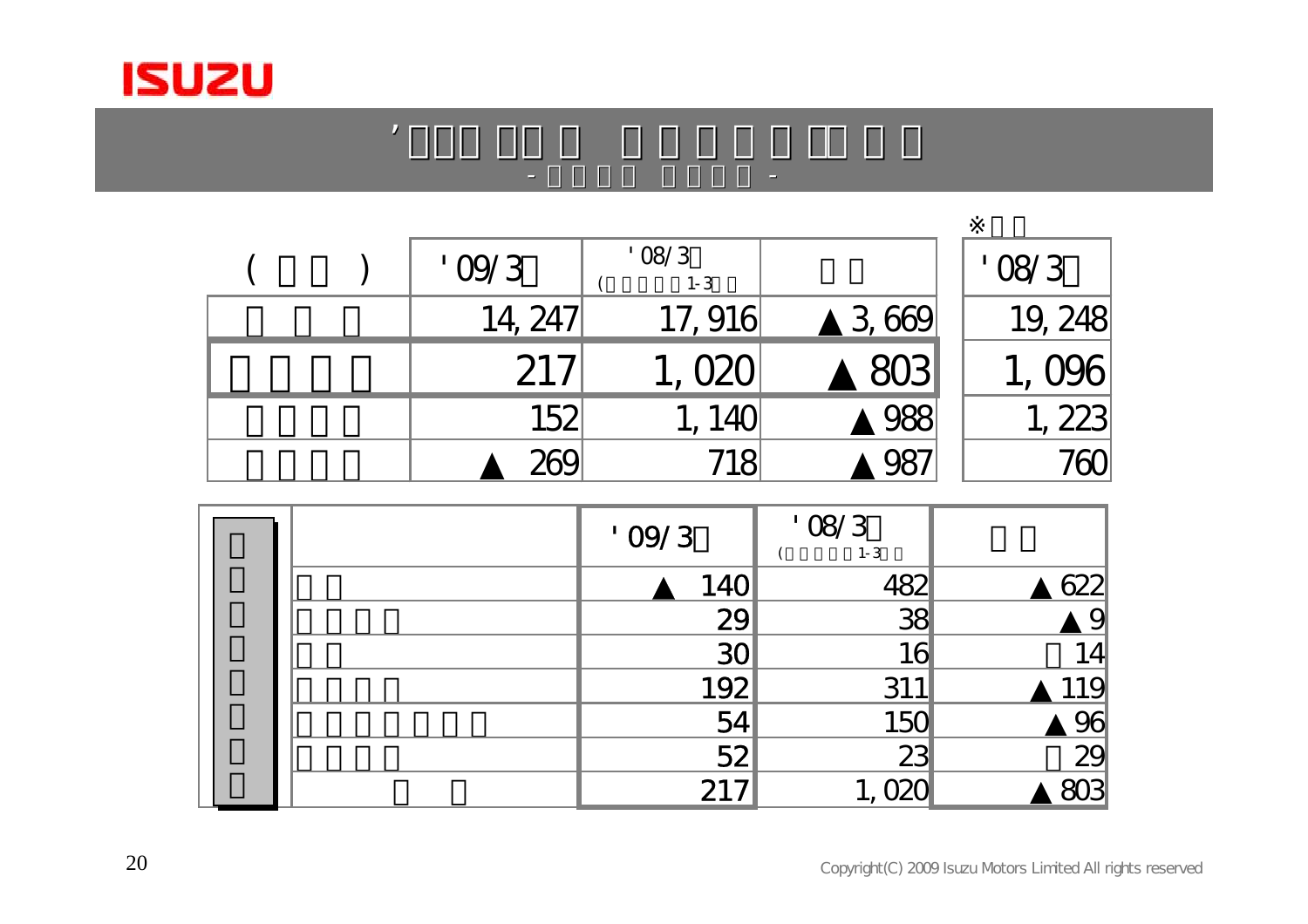

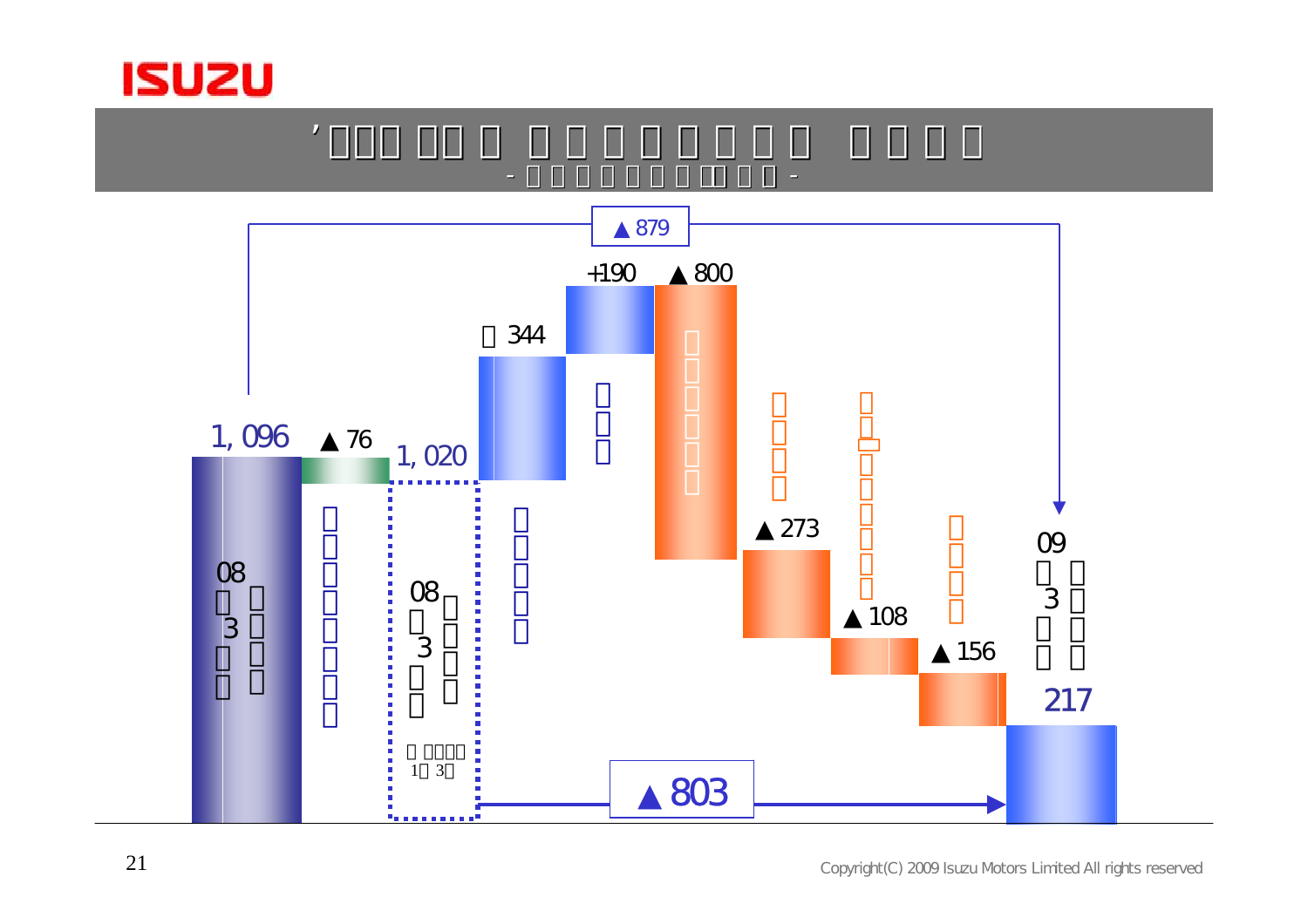

|  | $'$ O9/3 | $'$ 08/3<br>$1 - 3$ |       | 108/3      |
|--|----------|---------------------|-------|------------|
|  | 14, 247  | 17, 916             | 3,669 | 19, 248    |
|  | 217      | 1,020               | 803   | 1,096      |
|  | 152      | 1, 140              | 988   | 1, 223     |
|  | 269      | 718                 | 98    | 760        |
|  |          |                     |       | 803        |
|  |          |                     |       | 105        |
|  |          |                     |       | 80         |
|  |          |                     |       | 988        |
|  |          |                     |       |            |
|  |          |                     |       | <u>152</u> |
|  |          |                     |       | 38         |
|  |          |                     |       | 383        |
|  |          |                     |       | 269        |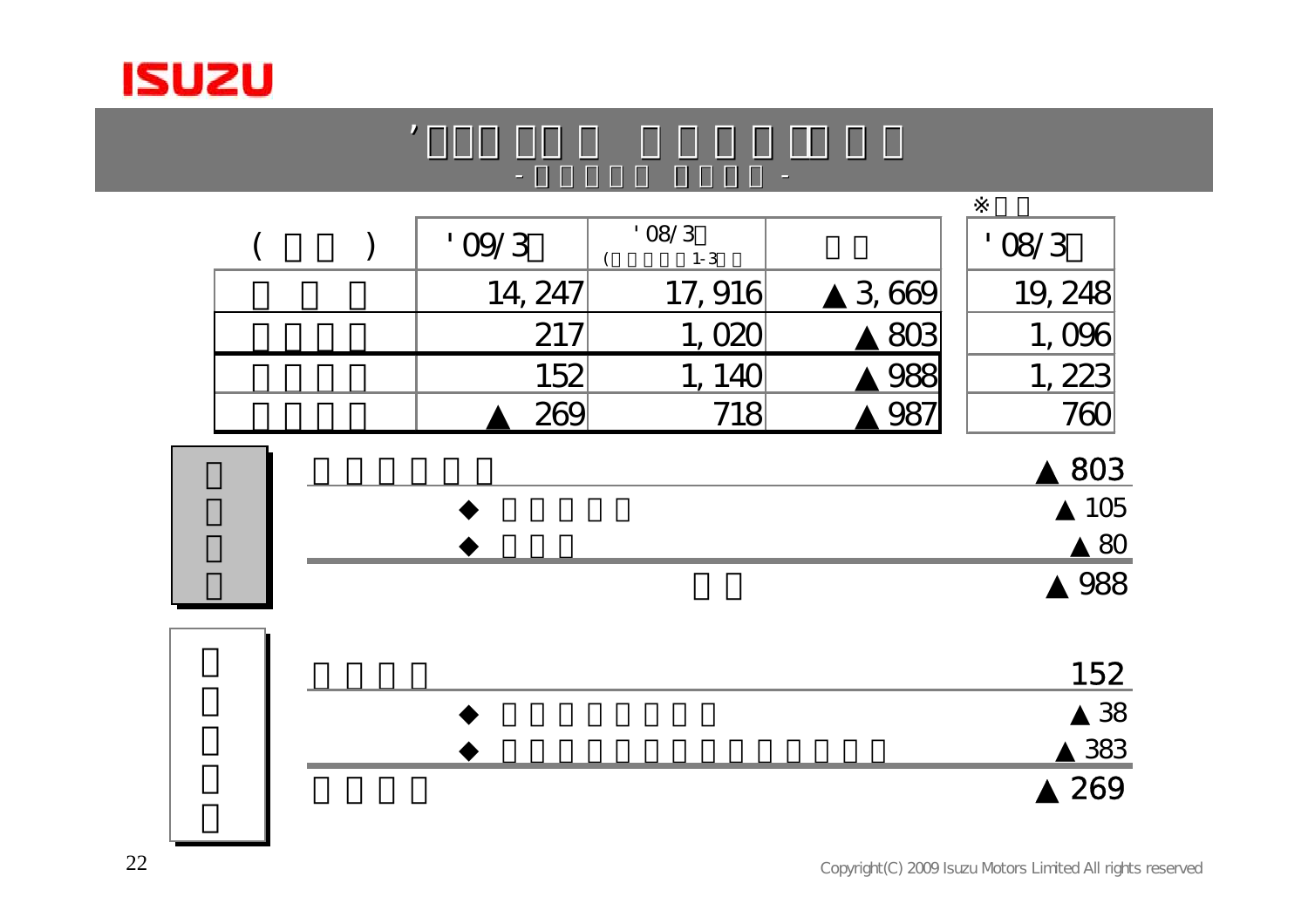

# $.2010<sup>-3</sup>$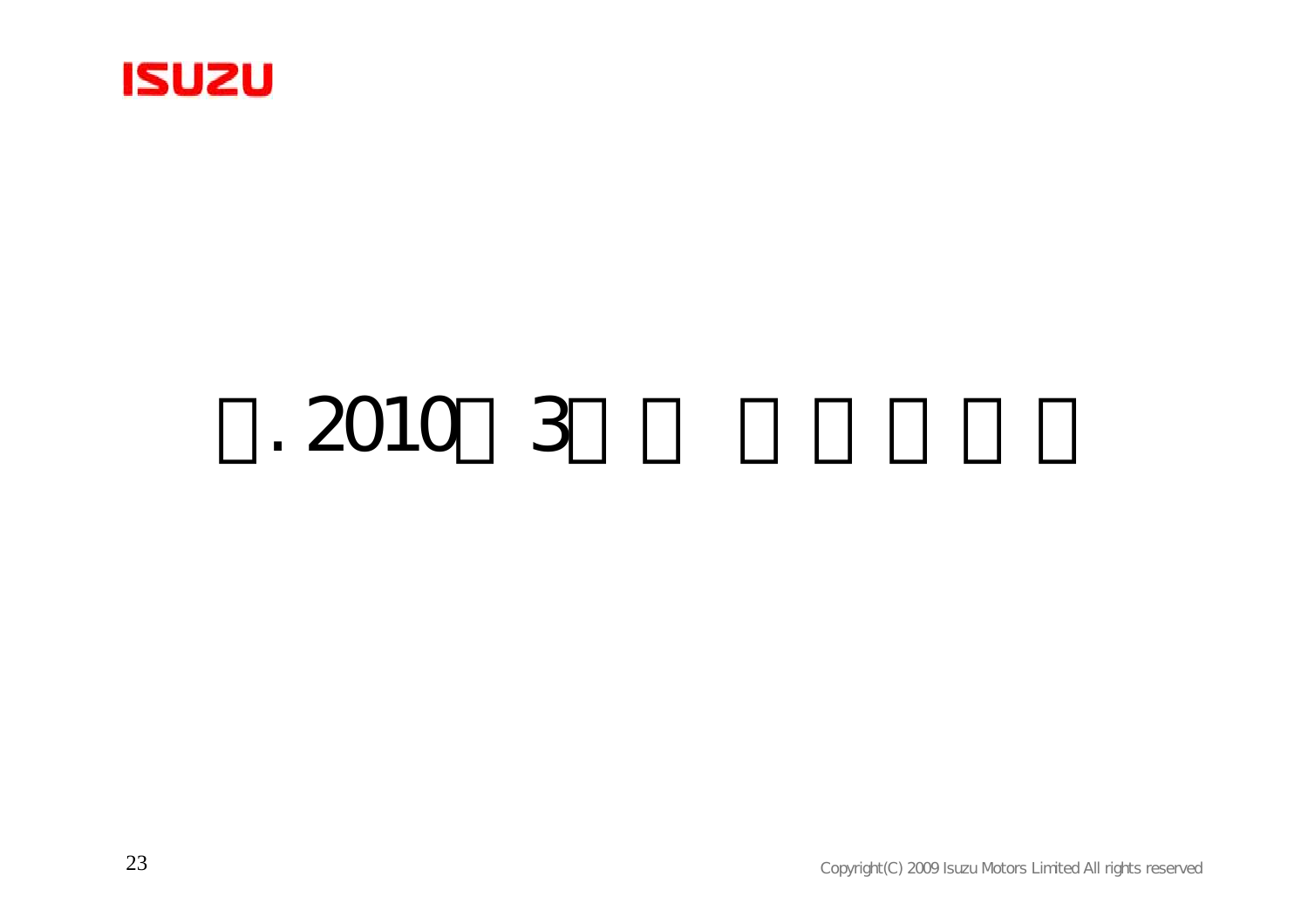

|  | 10/3   | $'$ 09/3 |        |
|--|--------|----------|--------|
|  | 10,800 | 14, 247  | 3, 447 |
|  | 180    | 217      | 397    |
|  | 260    | 152      | 412    |
|  | 20C    | 269      |        |

| 10 3         |          | 95/\$ |
|--------------|----------|-------|
| $O9 \quad 3$ | 101 / \$ |       |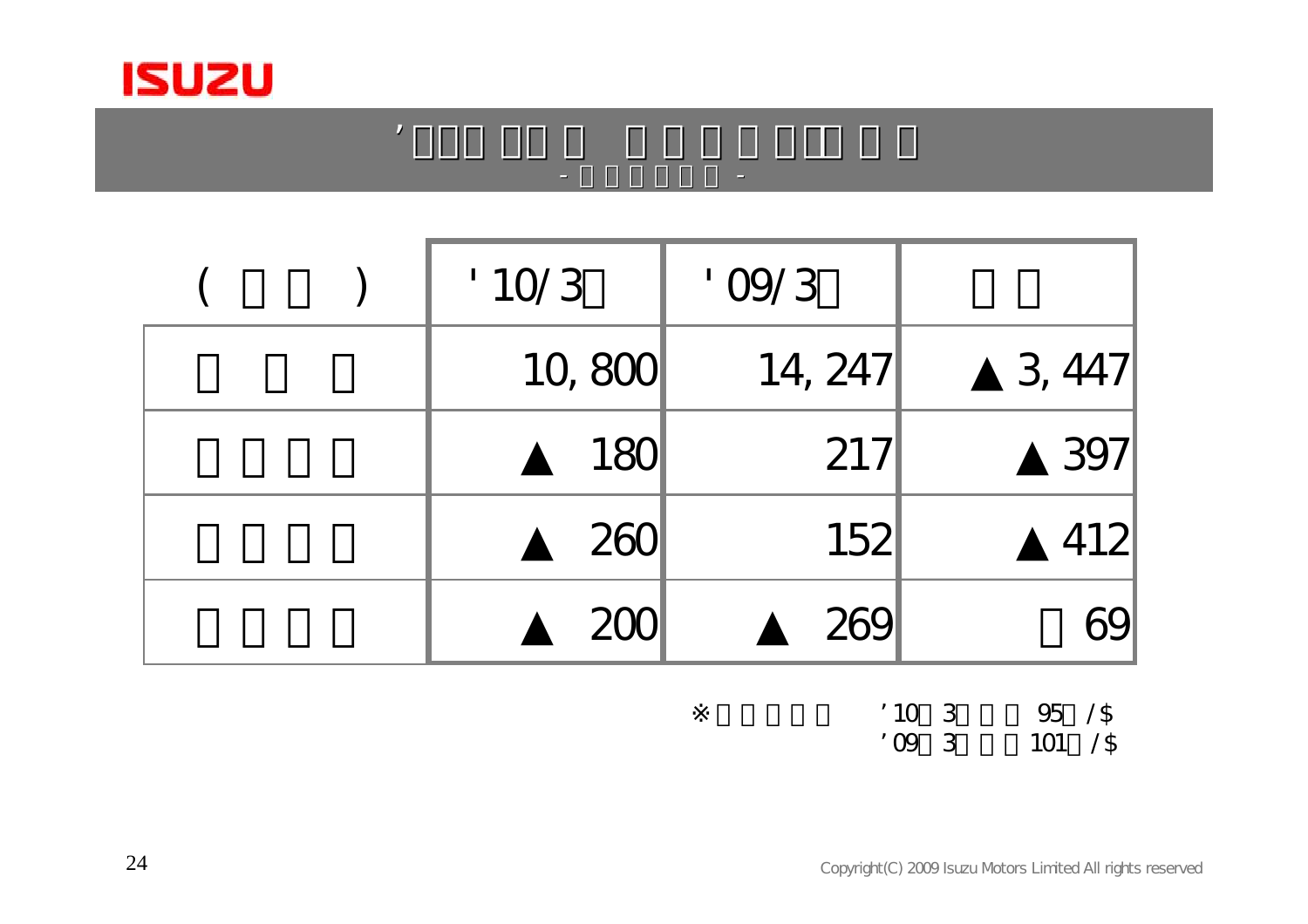

|                 | O9/3  |            |       | '10/3 |                |        |
|-----------------|-------|------------|-------|-------|----------------|--------|
| 1H              | 2F    |            | 1H    | 2F    |                |        |
| 8,597           | 5,650 | 247<br>14, | 4,800 |       | $6,000$ 10,800 | 3, 447 |
| 392             | 175   | 217        | 290   |       | 180            | 397    |
| 40 <sup>7</sup> | 249   | 152        | 340   |       | 260            | 412    |
| 301             | 5/U   | 269        | 360   | l 6C  |                | 69     |

| 10 3         |          | 95 /\$ |
|--------------|----------|--------|
| $O9 \quad 3$ | 101 / \$ |        |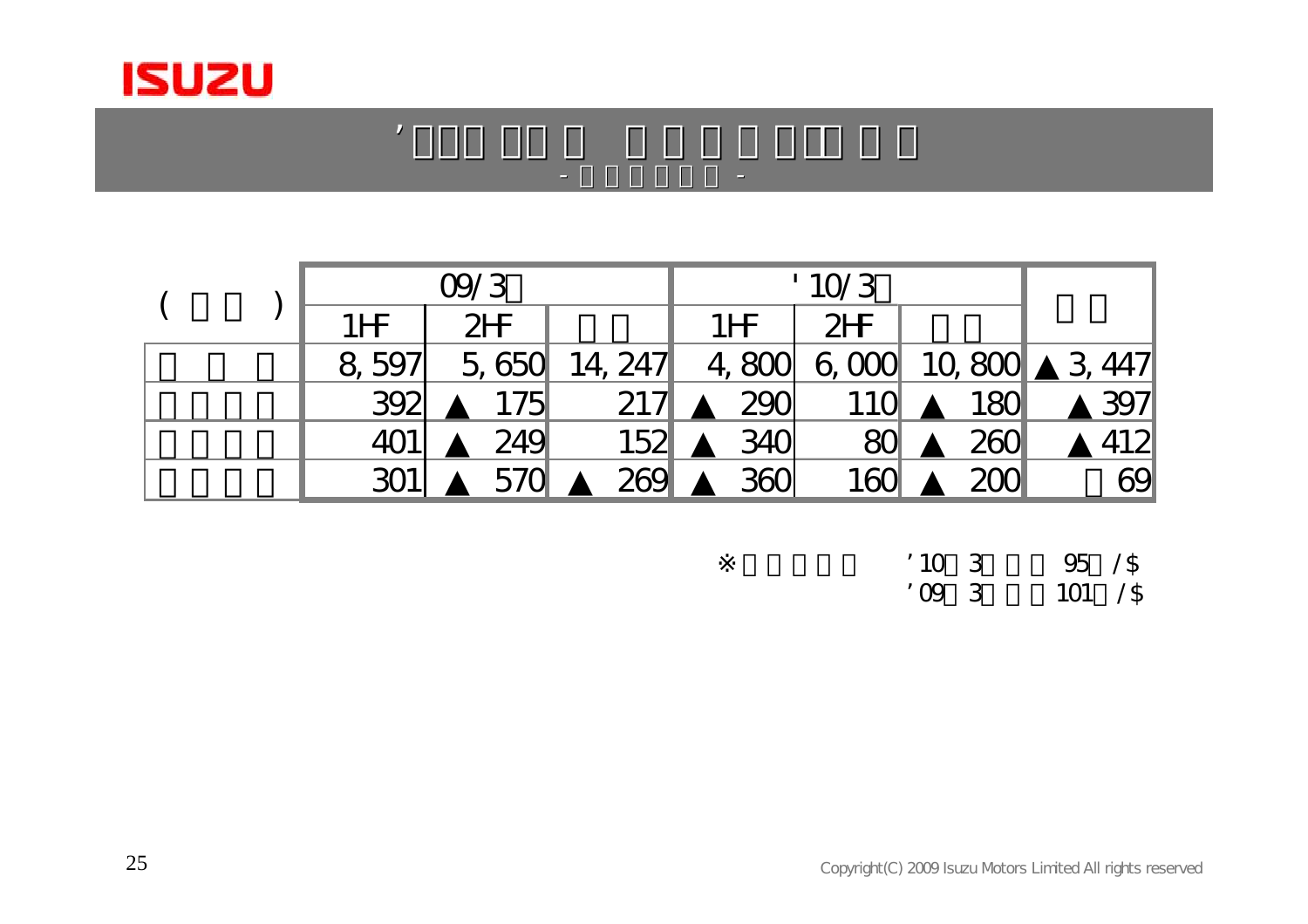

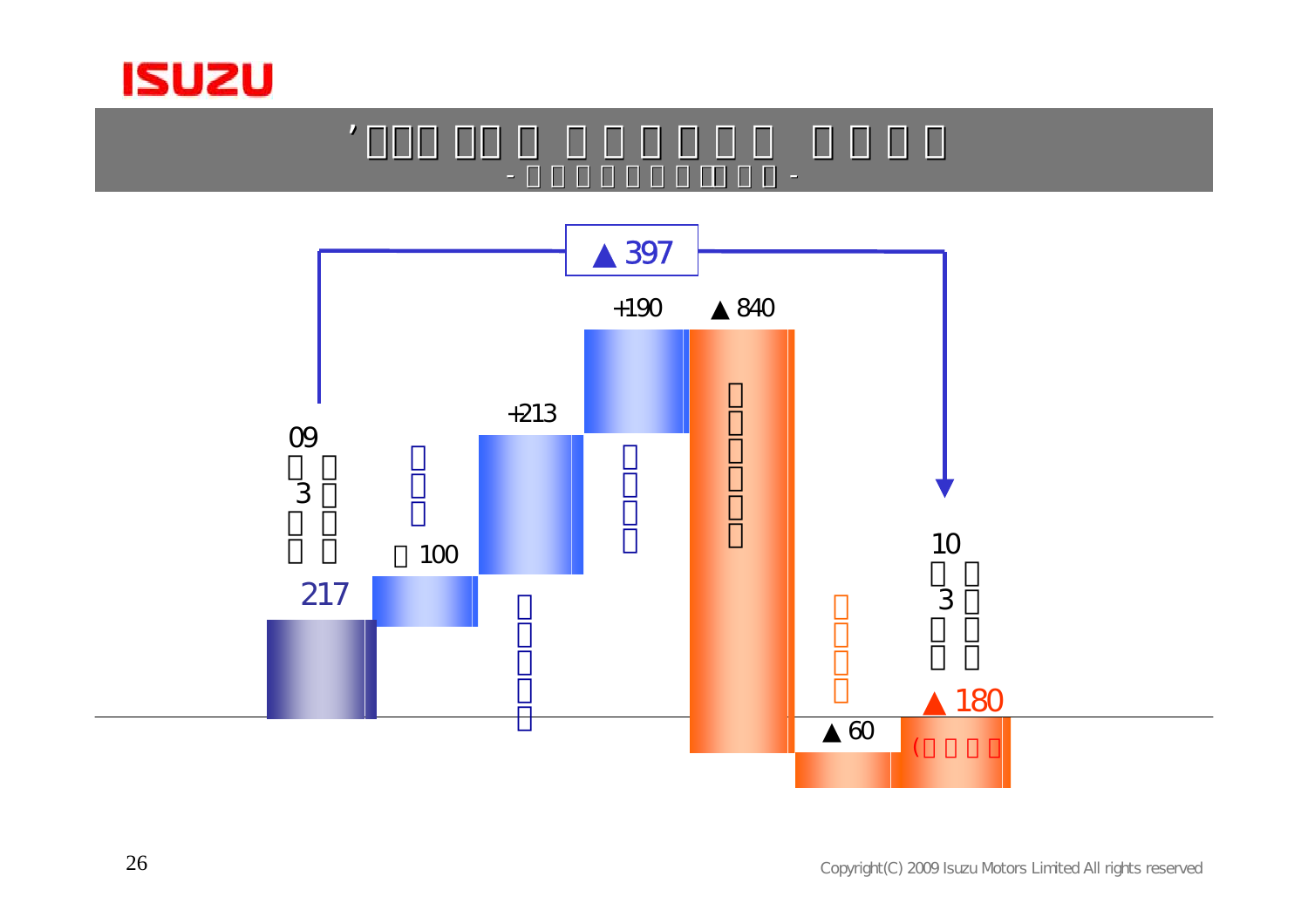

|  | 10/3   | 109/3   |  |
|--|--------|---------|--|
|  | 10,800 | 14, 247 |  |
|  |        |         |  |
|  | 260    | 152     |  |
|  |        |         |  |

|  | 397        |
|--|------------|
|  | 40         |
|  | 25         |
|  | 412        |
|  |            |
|  | <u>260</u> |
|  | 10         |
|  | 70         |
|  | 200        |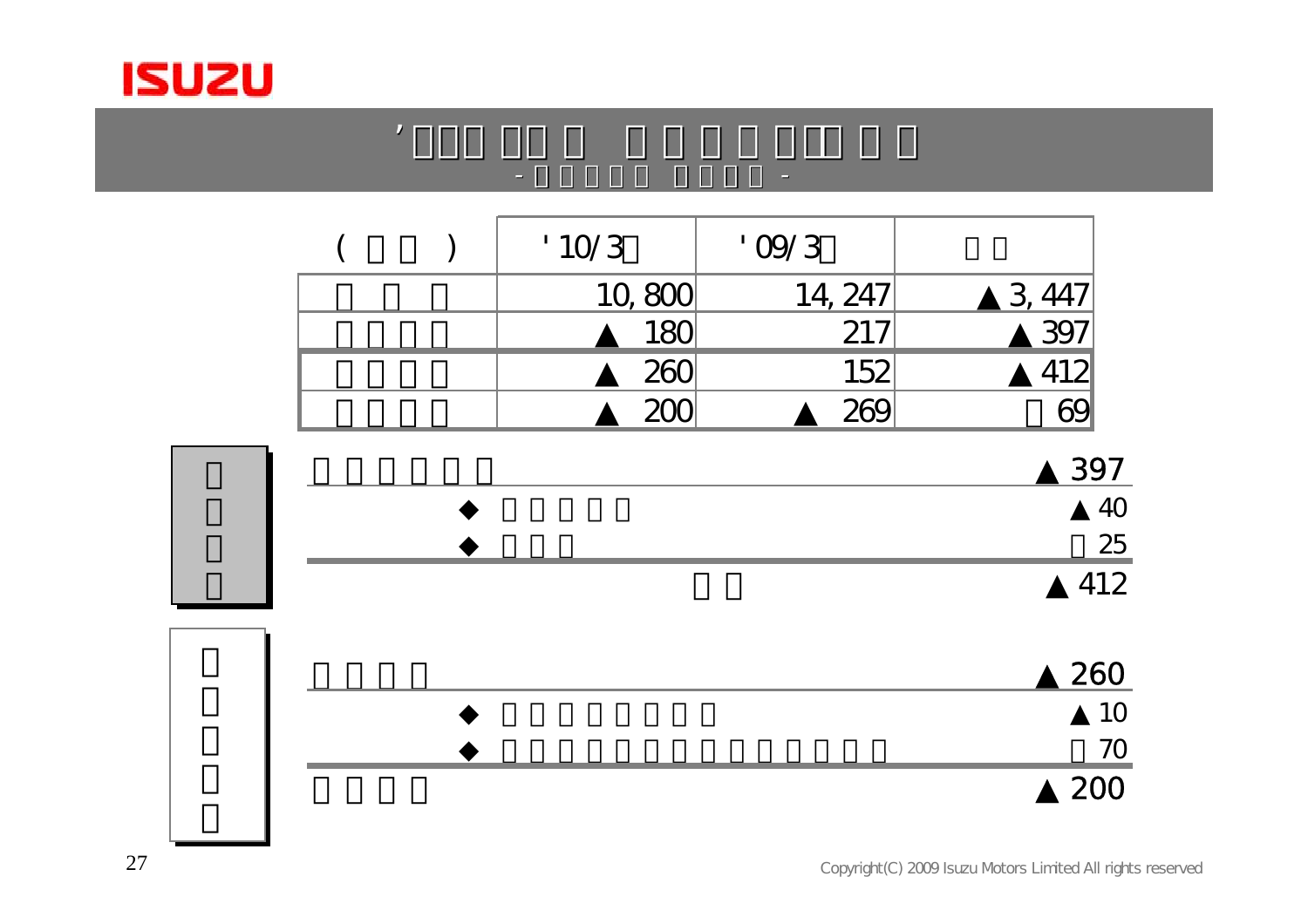# 「運ぶ」を支え、環境と未来をひらく ISUZU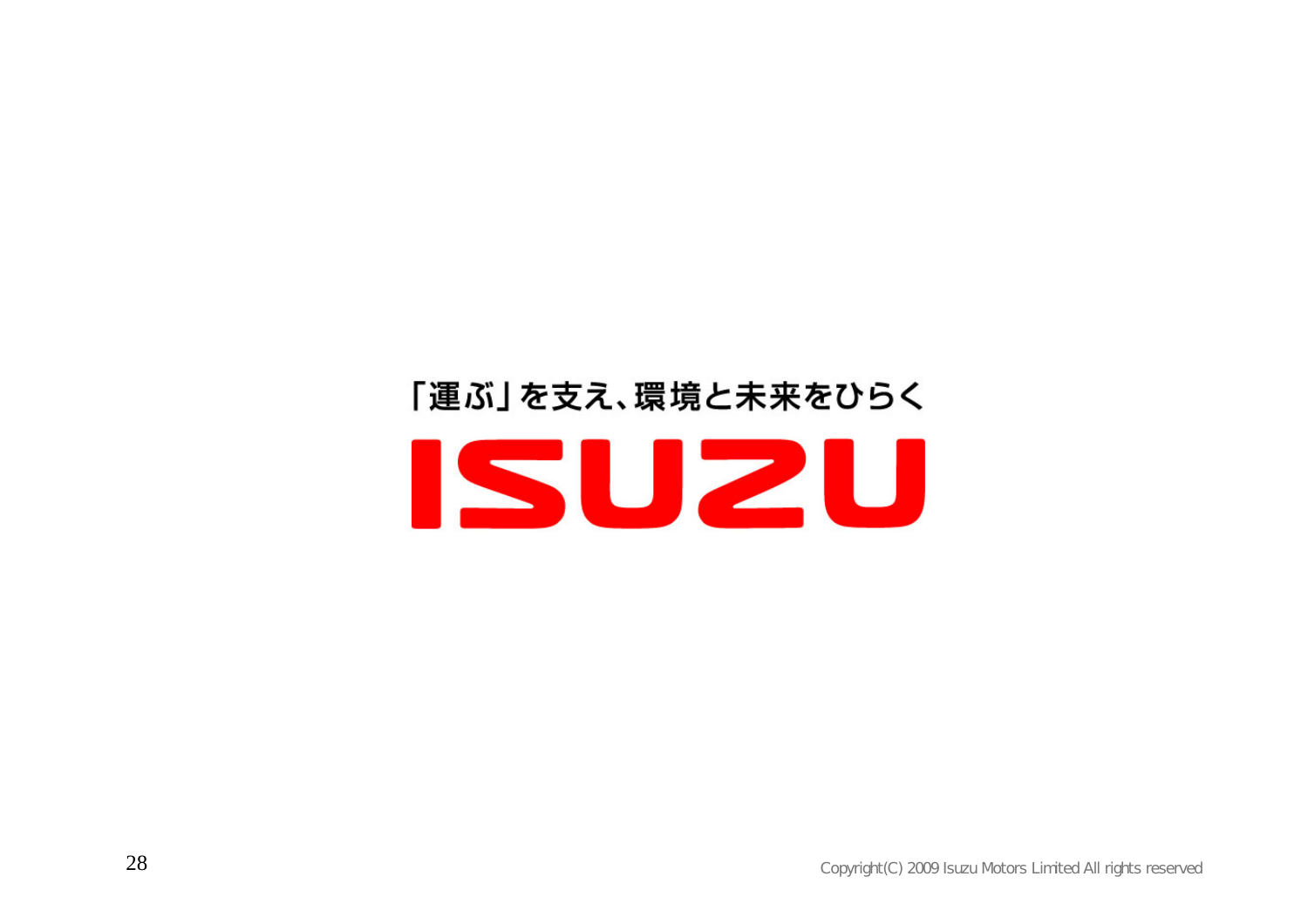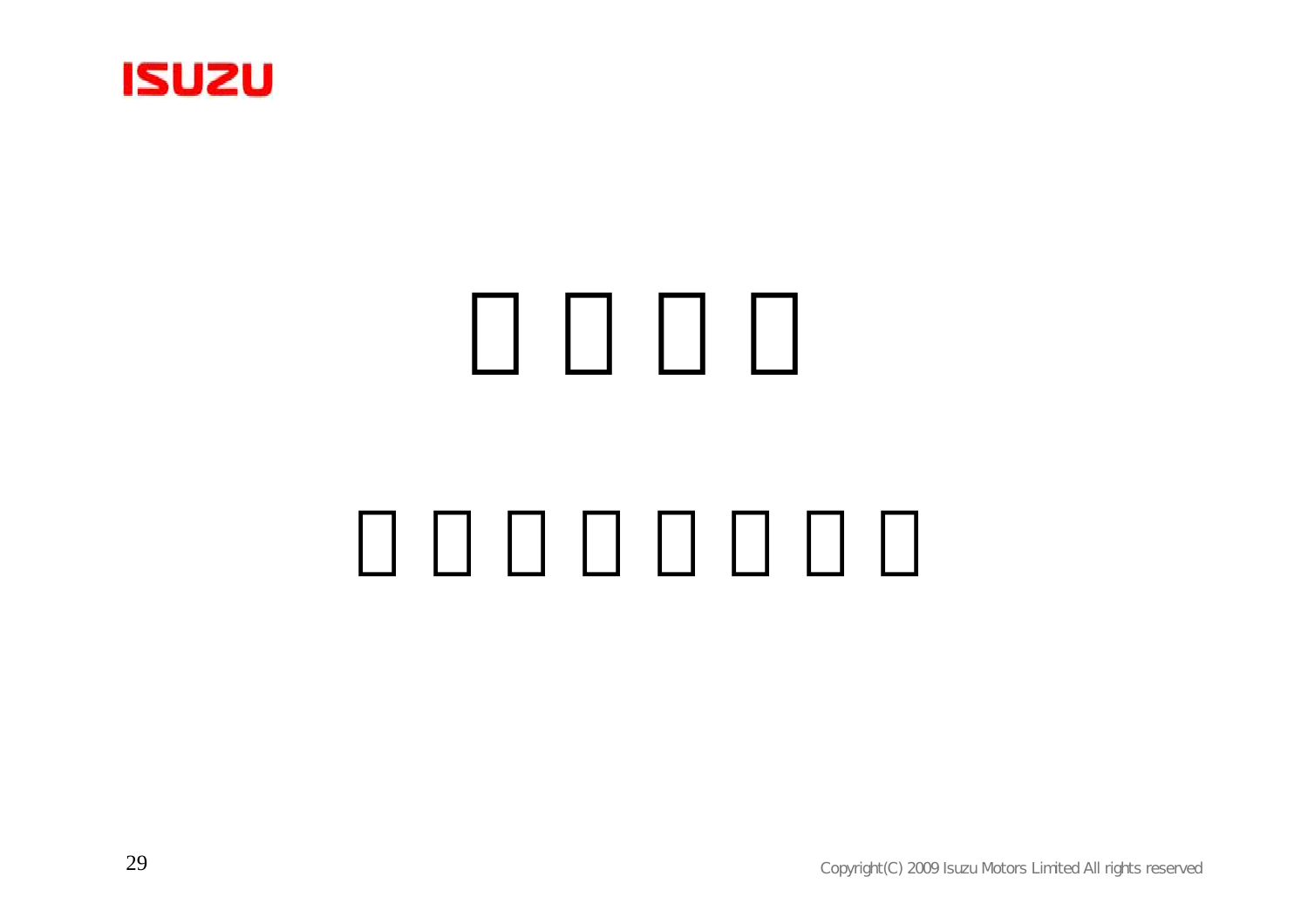

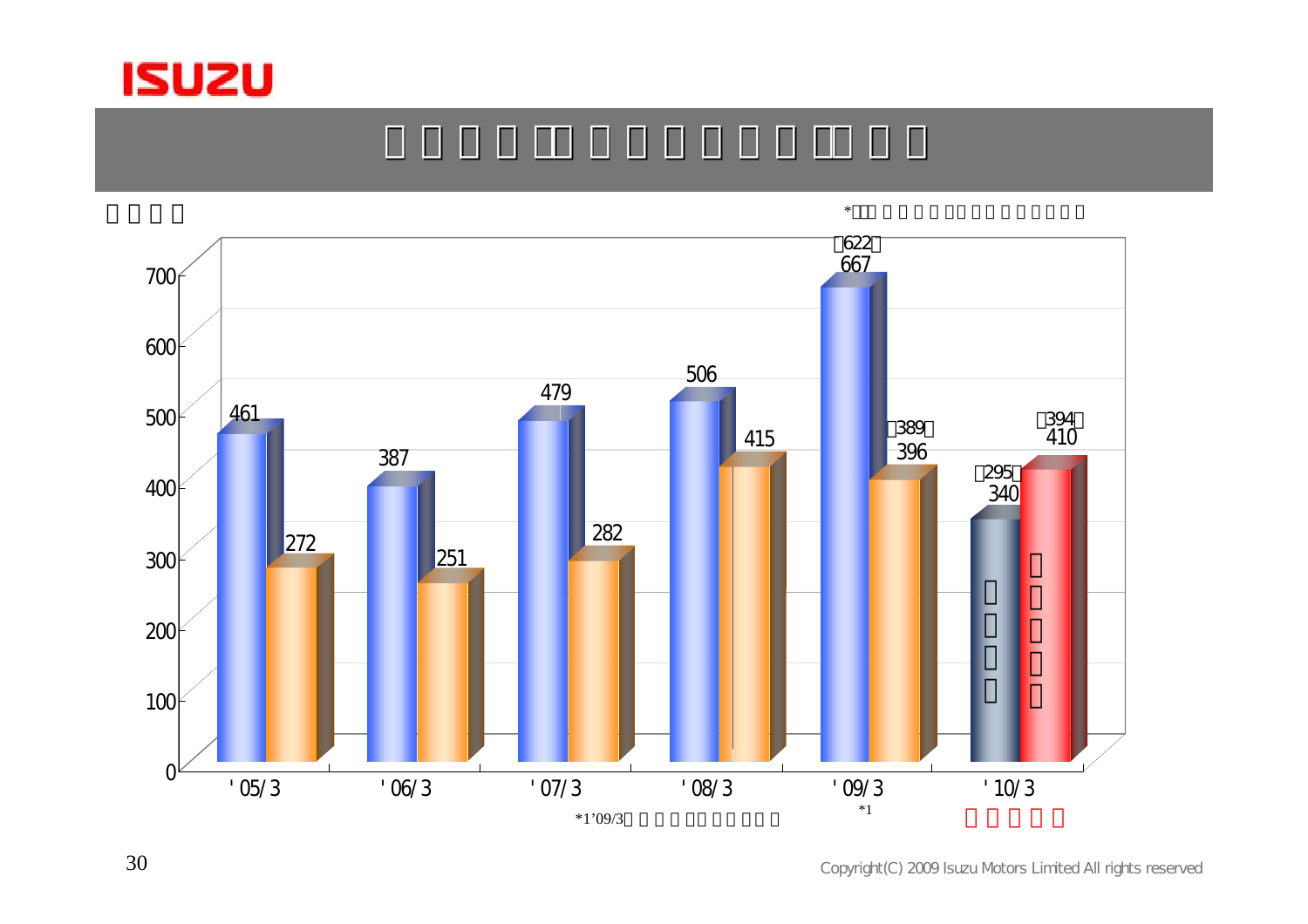



Copyright(C) 2009 Isuzu Motors Limited All rights reserved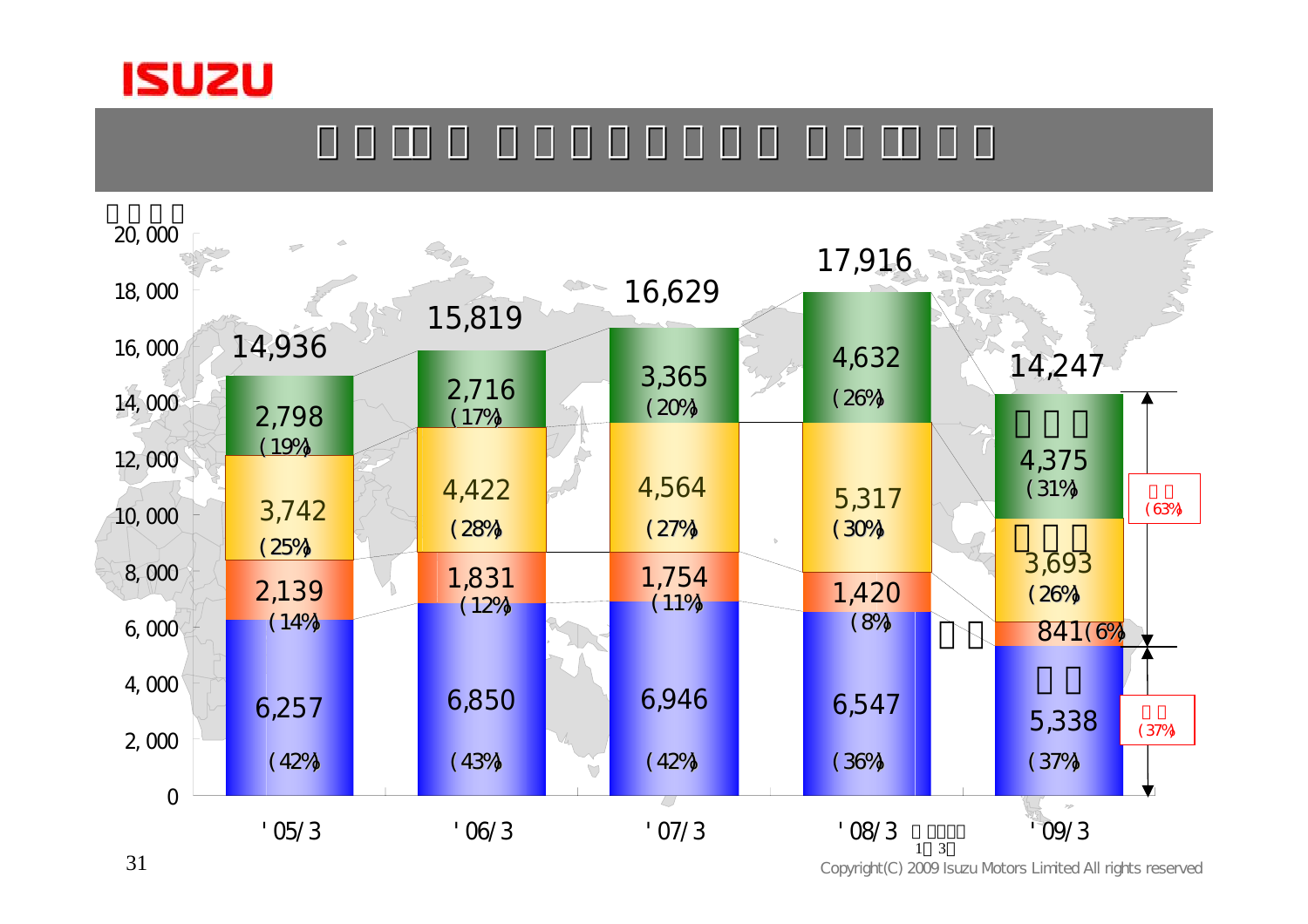

- LCV CV PT&Compo. KD - -



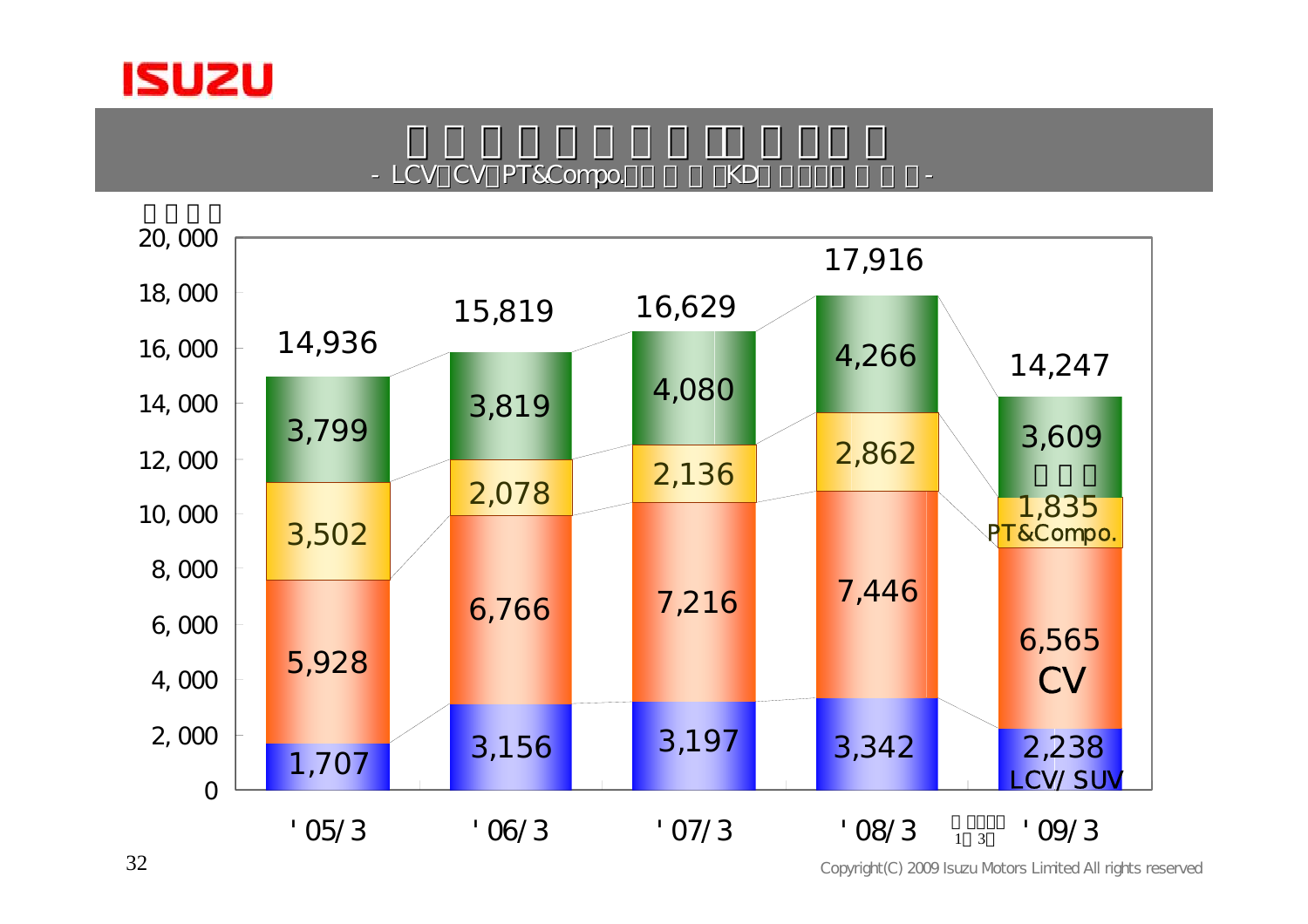

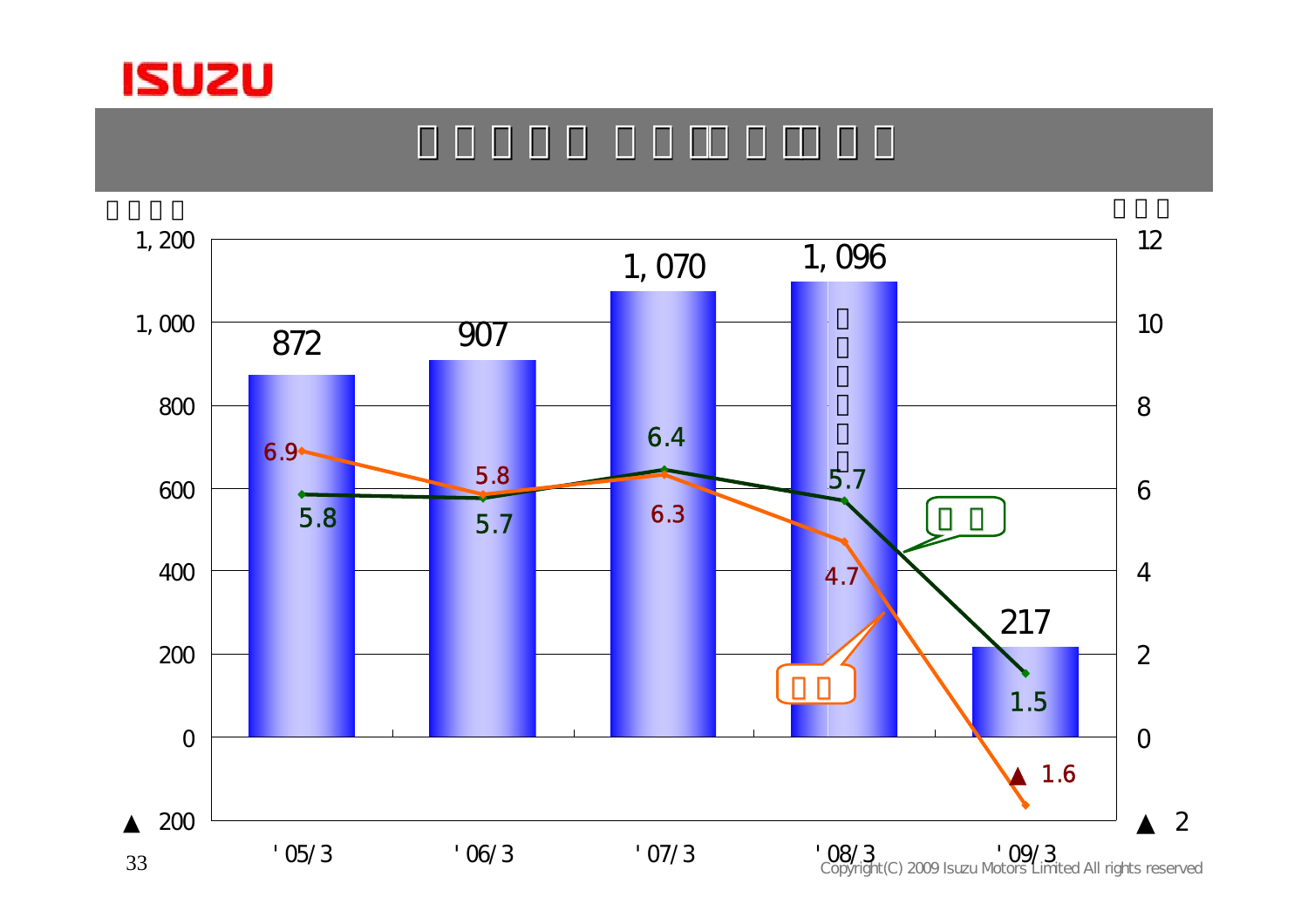

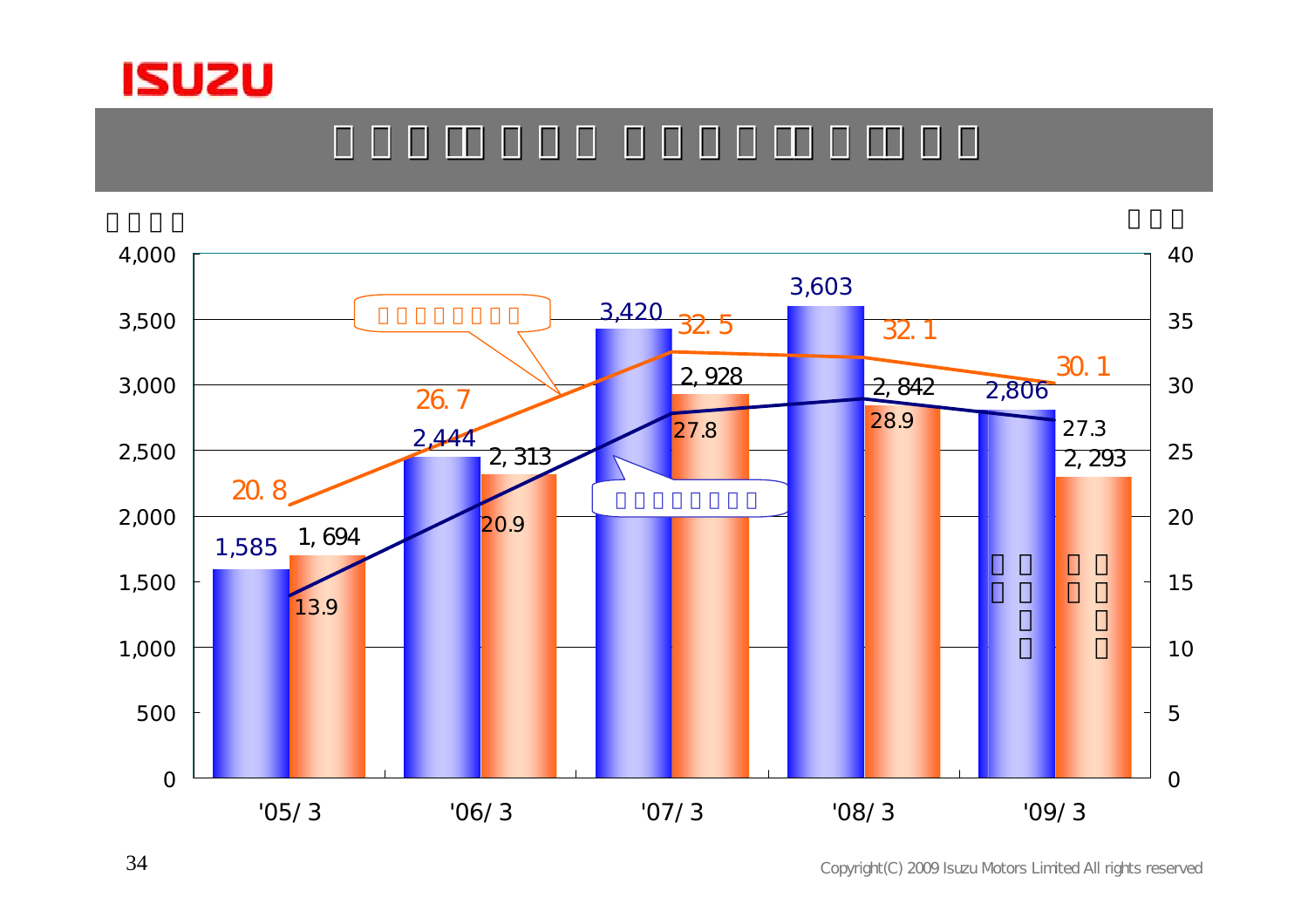